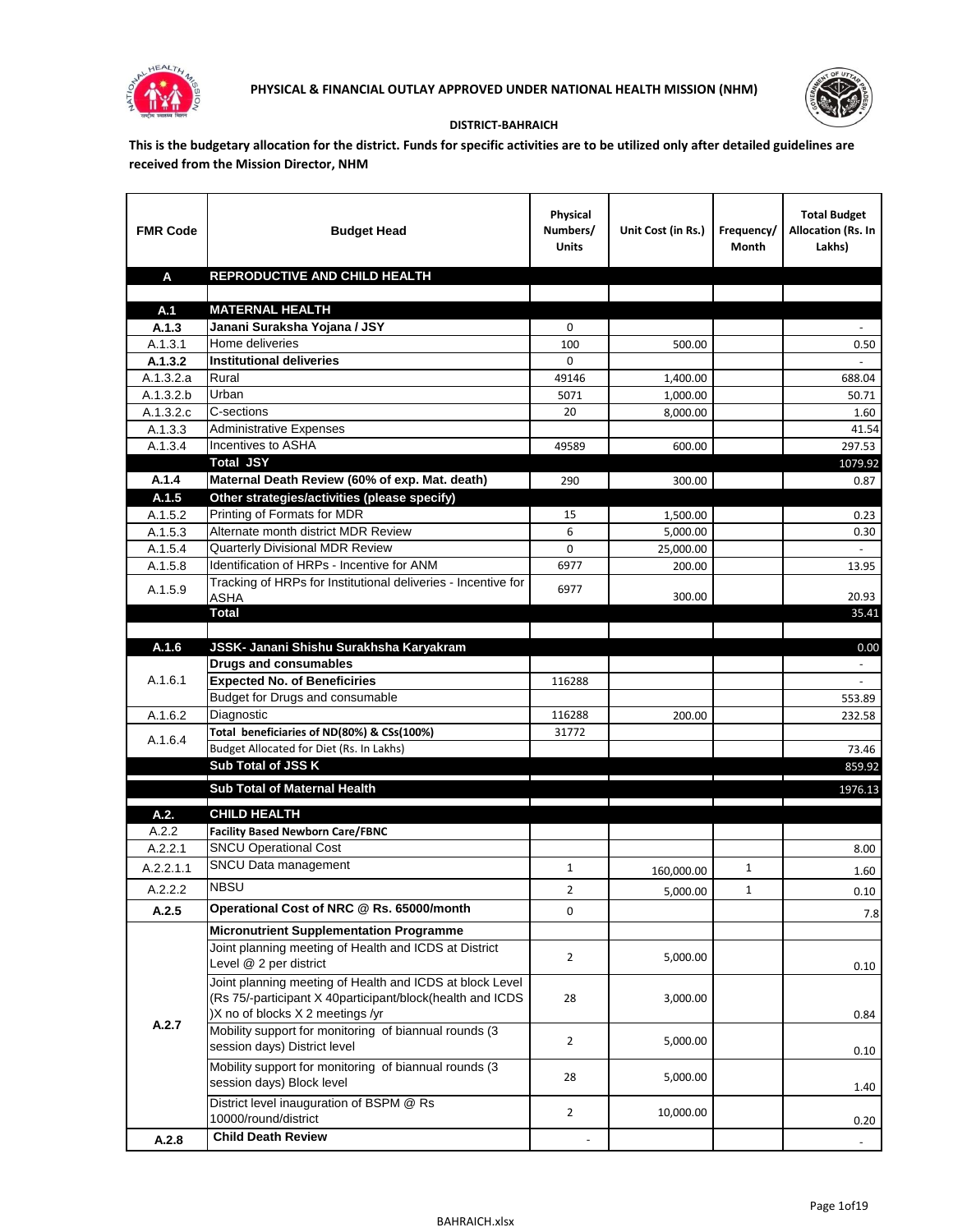| <b>FMR Code</b>    | <b>Budget Head</b>                                                                                                                             | Physical<br>Numbers/<br><b>Units</b> | Unit Cost (in Rs.) | Frequency/<br>Month | <b>Total Budget</b><br><b>Allocation (Rs. In</b><br>Lakhs) |
|--------------------|------------------------------------------------------------------------------------------------------------------------------------------------|--------------------------------------|--------------------|---------------------|------------------------------------------------------------|
|                    | <b>Sub-total Child Health</b>                                                                                                                  |                                      |                    |                     | 20.14                                                      |
|                    |                                                                                                                                                |                                      |                    |                     |                                                            |
| A.3                | <b>FAMILY PLANNING</b>                                                                                                                         |                                      |                    |                     |                                                            |
| A.3.1              | <b>Terminal/Limiting Methods</b>                                                                                                               |                                      |                    |                     |                                                            |
| A.3.1.1<br>A.3.1.2 | Female sterilization camps @ Rs. 3500/camp<br>NSV camps @ Rs. 3500/camp                                                                        | 74<br>$\overline{2}$                 | 3,500.00           |                     | 2.59<br>0.07                                               |
|                    | Budget for Female Interval Sterilization Compensation                                                                                          |                                      | 3,500.00           |                     |                                                            |
| A.3.1.3            | @ Rs.2000/-Per Case in Public Sector-(In Rs.)                                                                                                  | 1589                                 | 2,000.00           |                     | 31.78                                                      |
|                    | <b>Budget for Post Partum Female Sterilization</b><br>Compensation @ Rs.3000/-Per Case in Public Sector-(In<br>$Rs.$ )                         | 280                                  | 3,000.00           |                     | 8.40                                                       |
| A.3.1.4            | Budget for Male Sterilization Compensation @ Rs.2700/-<br>Per Case in Public Sector -(In Rs.)                                                  | 30                                   | 2,700.00           |                     | 0.81                                                       |
| A.3.2              | <b>Spacing Methods</b>                                                                                                                         |                                      |                    |                     |                                                            |
| A.3.2.2            | Total Budget Allocated for Compensation for IUCD<br>insertion at health facilities (including fixed day services at<br>SHC and PHC) @ Rs 20/-  | 19960                                | 20.00              |                     | 3.99                                                       |
| A.3.2.3            | PPIUCD services (Incentive to provider @Rs 150 per<br>PPIUCD insertion)                                                                        | 1500                                 | 150.00             |                     | 2.25                                                       |
| A.3.2.5            | Orientation/Review of ASHA/ANM/AWW for scheme<br>for HDC, ESB, PTK                                                                             |                                      |                    |                     |                                                            |
|                    | <b>District level</b>                                                                                                                          | $\mathbf{1}$                         | 10,000.00          | $\mathbf{1}$        | 0.10                                                       |
|                    | <b>Block level Quarterly</b>                                                                                                                   | 14                                   | 10,000.00          | 4                   | 5.60                                                       |
| A.3.2.6            | Dissemination of FP manuals and guidelines                                                                                                     | $\mathbf{1}$                         | 20,000.00          | 1                   | 0.20                                                       |
| A.3.3              | Budget for POL for Mobility to Surgeons team for FDS<br>Camps @ Rs.1000/camp                                                                   | 74                                   | 1,000.00           |                     | 0.74                                                       |
| A.3.5.1            | Orientaion workshop, QAC meeting at distirct level-<br>Quarterly                                                                               | 1                                    | 2,000.00           | 4                   | 0.08                                                       |
| A.3.5.2            | FP Review Meeting at Divisional level-Quarterly                                                                                                | 0                                    | 20,000.00          | 4                   |                                                            |
| A.3.5.3            | Performance reward                                                                                                                             | $\mathbf{1}$                         | 50,000.00          |                     | 0.50                                                       |
| A.3.5.4            | World Population Day' celebration (such as mobility,<br>IEC activities etc.):                                                                  |                                      |                    |                     |                                                            |
|                    | District level                                                                                                                                 | $\mathbf{1}$                         | 100,000.00         |                     | 1.00                                                       |
|                    | <b>Block Level</b>                                                                                                                             | 14                                   | 10,000.00          |                     | 1.40                                                       |
| A.3.5.5            | Other strategies/activities (such as strengthening<br>fixed day services for IUCD & Sterilisation, etc.)                                       |                                      |                    |                     |                                                            |
|                    | Printing of FP Manuals, Guidelines, etc.                                                                                                       | 0                                    |                    |                     |                                                            |
|                    | Sterilization Register @ Rs.150/Register                                                                                                       | 15                                   | 150.00             |                     | 0.02                                                       |
|                    | IUCD Register @ Rs.150/- Register                                                                                                              | 93                                   | 150.00             |                     | 0.14                                                       |
|                    | PPIUCD Registers @ Rs.150/-Register                                                                                                            | 8                                    | 150.00             |                     | 0.01                                                       |
| A.3.5.5.1          | Injectable Registers @ Rs.150/Register                                                                                                         | 10                                   | 150.00             |                     | 0.02                                                       |
|                    | Counseling Register @ Rs.150/-Register (3 per<br>Counselor)                                                                                    | 9                                    | 150.00             |                     | 0.01                                                       |
|                    | Consent Form , Medical Record CheckIklist, Posoot<br>Operatiive Instructionn Card, Ssterilization Certificate for<br>Sterilization@ Rs 5/-Unit | 10332                                | 5.00               |                     | 0.52                                                       |
|                    | Enhance Contribution of PRIs and Family members of<br>eligible couples in 75 districts with high unmet need<br>and TFR                         |                                      |                    |                     |                                                            |
| A.3.5.5.2          | District Level NSV Satisfied Client Meet @Rs.20000/-<br><b>District</b>                                                                        | $\mathbf{1}$                         | 20,000.00          |                     | 0.20                                                       |
|                    | Block Level Panch Sarpanch Sammellan @Rs.10000/-<br><b>Block</b>                                                                               | 14                                   | 10,000.00          |                     | 1.40                                                       |
| A.3.5.5.3          | RMNCHA Counsellling Corners @ Rs.35,000/-                                                                                                      | $\mathbf{1}$                         | 35,000.00          |                     | 0.35                                                       |
|                    | <b>World NSV Week</b>                                                                                                                          |                                      |                    |                     |                                                            |
| A.3.5.5.6          | <b>District level</b>                                                                                                                          | $\mathbf{1}$                         | 25,000.00          |                     | 0.25                                                       |
|                    | <b>Block level</b>                                                                                                                             | 14                                   | 10,000.00          |                     | 1.40                                                       |
|                    | Govt. COT at Divisions level for FP Services                                                                                                   |                                      |                    |                     |                                                            |
|                    | Divisional Govt. COT @ Rs.50000/month for 12 month                                                                                             | 0                                    | 5,000.00           | 12                  |                                                            |
|                    |                                                                                                                                                |                                      |                    |                     |                                                            |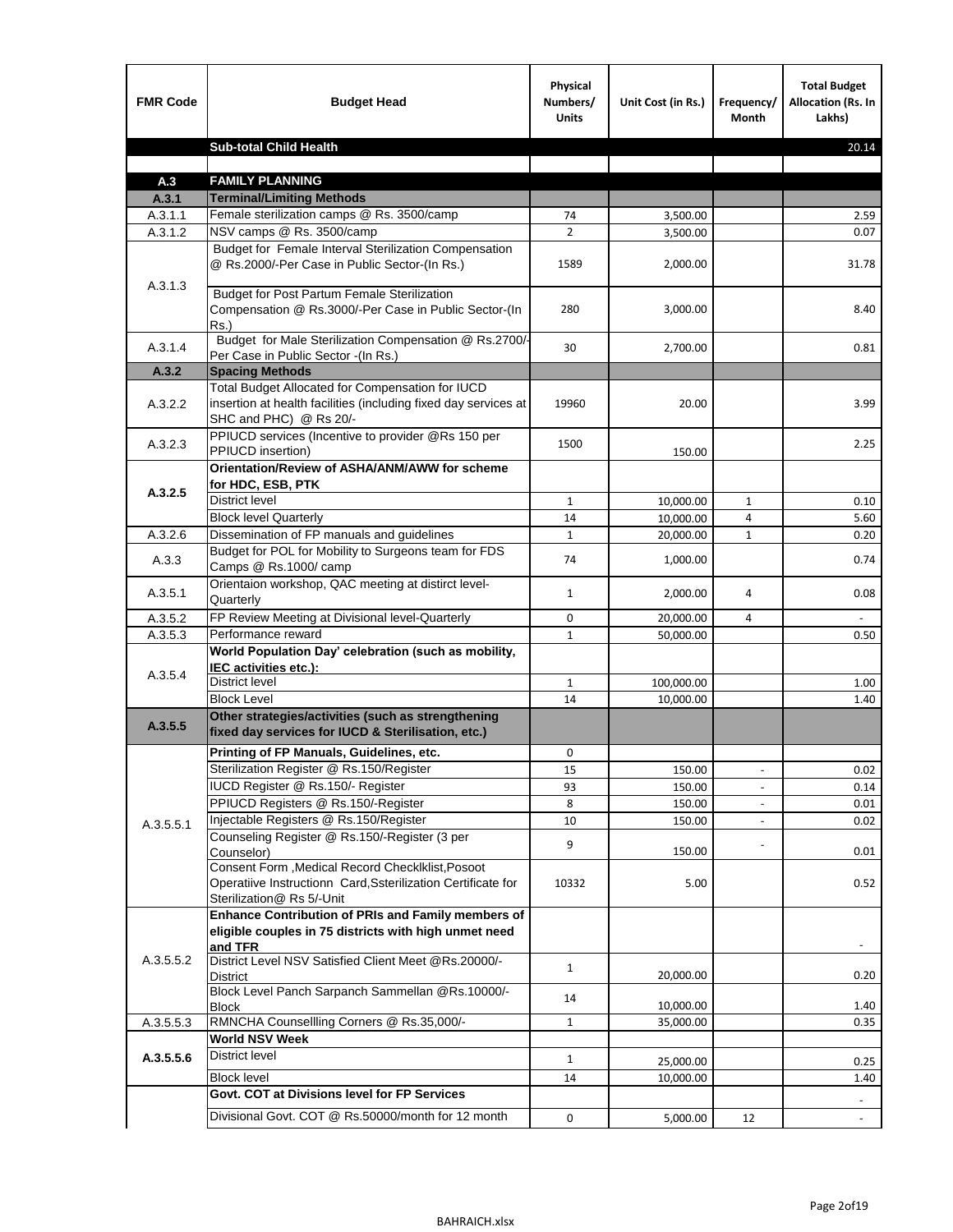| <b>FMR Code</b>    | <b>Budget Head</b>                                                                                                                                                                          | Physical<br>Numbers/<br><b>Units</b> | Unit Cost (in Rs.) | Frequency/<br>Month | <b>Total Budget</b><br>Allocation (Rs. In<br>Lakhs) |
|--------------------|---------------------------------------------------------------------------------------------------------------------------------------------------------------------------------------------|--------------------------------------|--------------------|---------------------|-----------------------------------------------------|
| A.3.5.5.8          | Exra Incentive for Female Interval Sterilization in Public<br>Sector.-(20% of 80% ELA) @ Rs. 130 per case                                                                                   | $\Omega$                             | 130.00             |                     |                                                     |
|                    | Extra Incentive for Male Sterilization in Public Sector-<br>(40% ELA) @ Rs. 155 per case                                                                                                    | $\Omega$                             | 155.00             |                     |                                                     |
|                    | <b>Sub-total Family Planning</b>                                                                                                                                                            |                                      |                    |                     | 63.83                                               |
|                    | ADOLESCENT HEALTH / RKSK (Rashtriya Kishore                                                                                                                                                 |                                      |                    |                     |                                                     |
| A.4                | Swasthya Karyakram)                                                                                                                                                                         |                                      |                    |                     |                                                     |
| A.4.1              | <b>Facility based services</b>                                                                                                                                                              |                                      |                    |                     |                                                     |
| A.4.1.1            | Orientation meetings-HPD Districts                                                                                                                                                          | $\mathbf{1}$                         | 9000               | $\mathbf{1}$        | 0.09                                                |
|                    | Review meetings at District level-Quarterly                                                                                                                                                 | $\mathbf{1}$                         | 5000               | 4                   | 0.20                                                |
| A.4.1.2            | Establishment of new clinics at DH/Medical college level                                                                                                                                    | $\Omega$                             | 50,000.00          |                     | $\overline{\phantom{a}}$                            |
|                    | Operating expenses for existing clinics                                                                                                                                                     | 0                                    |                    |                     |                                                     |
|                    | DH & MC level Existing AFHS clinics                                                                                                                                                         | $\overline{2}$                       | 600.00             | 12                  | 0.14                                                |
| A.4.1.4            | DH & MC level AFHS clinics (New)                                                                                                                                                            | 0                                    | 600.00             | 6                   |                                                     |
|                    | <b>CHC level Existing AFHS clinics</b>                                                                                                                                                      | 14                                   | 400.00             | 12                  | 0.67                                                |
|                    | PHC level existing AFHS clinics                                                                                                                                                             | 28                                   | 200.00             | 12                  | 0.67                                                |
| A.4.1.5            | Mobility support for AH counsellors at MC/DH level AH<br>Clinic at @ Rs 1000 per month for 06 month                                                                                         | $\overline{2}$                       | 1,000.00           | 6                   | 0.12                                                |
|                    | Mobility support for Exsiting AH counsellors at CHC level<br>AH Clinic at @ Rs 1000 per month for 06 month                                                                                  | 0                                    | 1,000.00           | 6                   |                                                     |
| A.4.5.7            | <b>WIFS Register</b>                                                                                                                                                                        | 10885                                | 100.00             |                     | 10.89                                               |
| A.4.5.8            | <b>NIPI Register</b>                                                                                                                                                                        | 10990                                | 100.00             |                     | 10.99                                               |
| A.4.5.9            | <b>WIFS Reporting Formats</b>                                                                                                                                                               | 151452                               | 0.50               |                     | 0.76                                                |
|                    | <b>Sub-total Adolescent Health</b>                                                                                                                                                          |                                      |                    |                     | 24.53                                               |
| A.5                | <b>RBSK</b>                                                                                                                                                                                 |                                      |                    |                     |                                                     |
| A.5.1              | <b>Operational Cost of RBSK (Mobility support, DEIC etc)</b>                                                                                                                                |                                      |                    |                     |                                                     |
| A.5.1.2            | Prepare detailed operational plan for RBSK across<br>districts (cost of plan/convergence/monitoring<br>meetings should be kept seperately)<br>One meeting @ Rs. 500 per block for microplan | 14                                   | 500.00             |                     | 0.07                                                |
|                    | One orientation meeting for RBSK software<br>Mobility support for Mobile health team                                                                                                        | 14                                   | 90.00              |                     | 0.01                                                |
| A.5.1.3<br>A.5.1.4 | Operational cost of DEIC                                                                                                                                                                    | 28                                   | 30,000.00          | 12                  | 100.80<br>0                                         |
| A.5.1.5            | New born screening- Inborn error of metabolism (please<br>give details per unit cost of screening, number of children<br>to be screened and the delivery points Add details)                |                                      |                    |                     | 0                                                   |
| A.5.1.7            | Spectacle for children                                                                                                                                                                      | 1977                                 | 275.00             |                     | 5.44                                                |
| A.5.1.10           | Monitoring Meeting at District level                                                                                                                                                        | $\mathbf{1}$                         | 5,000.00           | 3                   | 0.15                                                |
|                    |                                                                                                                                                                                             |                                      |                    |                     |                                                     |
|                    | <b>Sub-total RBSK</b>                                                                                                                                                                       |                                      |                    |                     | 106.47                                              |
| A.7                | <b>PNDT Activities</b>                                                                                                                                                                      |                                      |                    |                     |                                                     |
|                    | <b>Support to PNDT cell</b>                                                                                                                                                                 |                                      |                    |                     |                                                     |
|                    | Honorarium of Divisional Level Data Assistant @ Rs.<br>18743 per month for 12 months<br>Honorarium of District Level Data Assistant @<br>Rs.                                                | 0                                    | 18,743.00          | 12                  |                                                     |
| A.7.1              | 11025 per month for 12 months                                                                                                                                                               | $\mathbf{1}$                         | 11,025.00          | 12                  | 1.32                                                |
|                    | Contingency at Divisional level for PCPNDT Cell                                                                                                                                             | 0                                    | 10,000.00          | $\mathbf{1}$        | $\overline{\phantom{a}}$                            |
|                    | Contingency at District level for PCPNDT Cell                                                                                                                                               | $\mathbf{1}$                         | 5,000.00           | $\mathbf{1}$        | 0.05                                                |
| A.7.2.2            | Visit of Divisional level Inspection Committee (Including<br>TA/DA)                                                                                                                         | 0                                    | 10,000.00          | $\mathbf{1}$        |                                                     |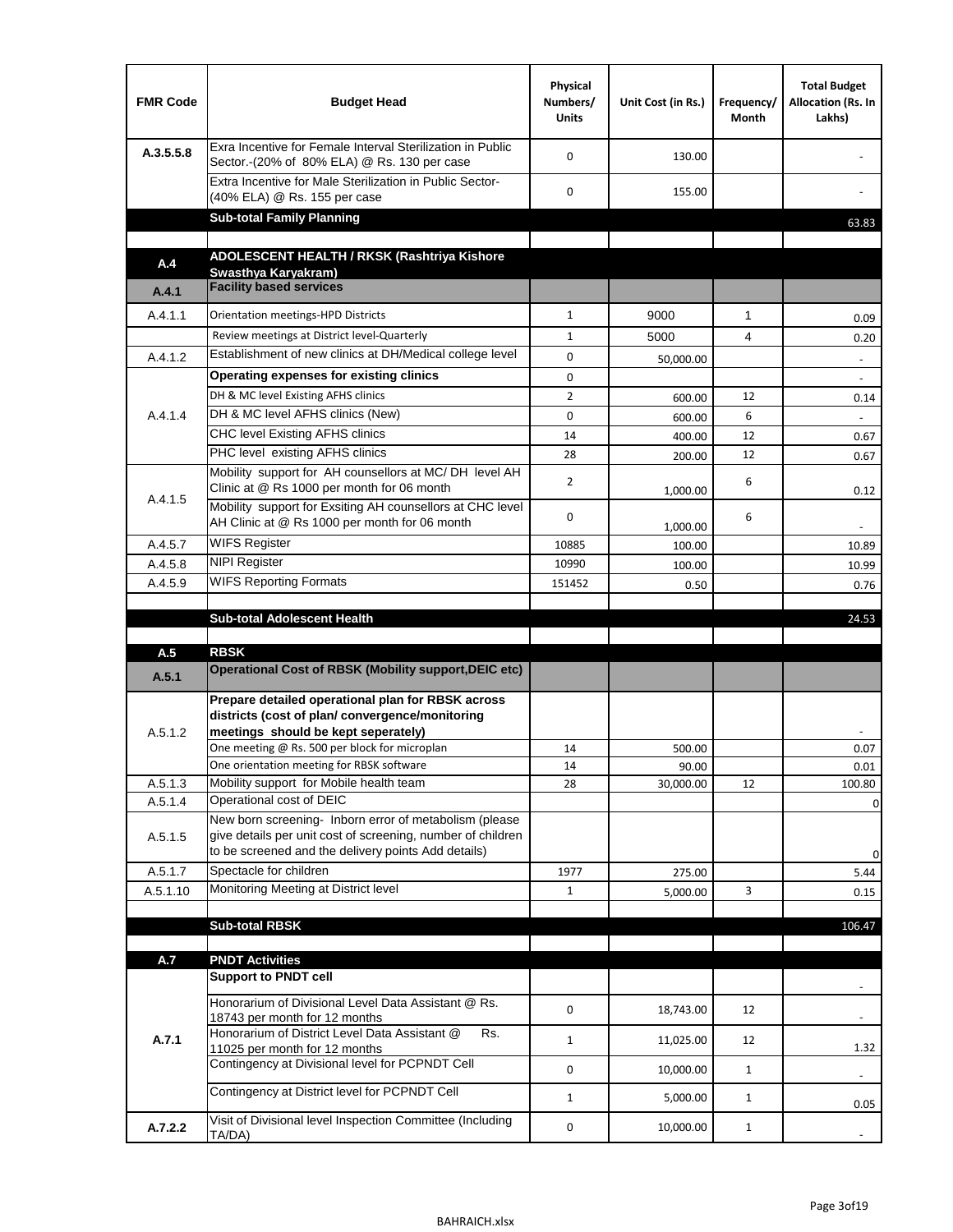| <b>FMR Code</b>      | <b>Budget Head</b>                                                                                                                              | Physical<br>Numbers/<br><b>Units</b> | Unit Cost (in Rs.)     | Frequency/<br><b>Month</b> | <b>Total Budget</b><br><b>Allocation (Rs. In</b><br>Lakhs) |
|----------------------|-------------------------------------------------------------------------------------------------------------------------------------------------|--------------------------------------|------------------------|----------------------------|------------------------------------------------------------|
| A.7.2.5              | Orientation of Member of District advisory Committee at<br><b>Divisional Level</b>                                                              | $\Omega$                             | 200,000.00             | $\mathbf{1}$               | $\overline{\phantom{m}}$                                   |
| A.7.2.9              | Capacity building of DGCS, CJM, District officers, Nodal<br>Officers, Ultrasound Owners, ASHA and AWWs<br>workshop at Districts and Block level |                                      |                        |                            |                                                            |
|                      | <b>District level</b>                                                                                                                           | $\mathbf{1}$                         | 10,000.00              | 1                          | 0.10                                                       |
|                      | <b>Block level</b>                                                                                                                              | 14                                   | 5,000.00               | $\mathbf{1}$               | 0.70                                                       |
|                      | <b>Sub-total PNDT activities</b>                                                                                                                |                                      |                        |                            | 2.17                                                       |
|                      |                                                                                                                                                 |                                      |                        |                            |                                                            |
| A.8                  | <b>Human Resources</b>                                                                                                                          |                                      |                        |                            |                                                            |
| A.8.1                | <b>Contractual Staff &amp; Services</b>                                                                                                         |                                      |                        |                            |                                                            |
| A.8.1.1<br>A.8.1.1.1 | <b>ANMs, Supervisory Nurses, LHVs</b><br><b>ANMs</b>                                                                                            |                                      |                        |                            |                                                            |
|                      | Honorarium of ANMs (New)                                                                                                                        | 0                                    |                        | 6                          | $\blacksquare$                                             |
| A.8.1.1.1.a          | Honorarium of ANMs (Existing)                                                                                                                   | $\overline{2}$                       | 11,550.00<br>11,550.00 | 12                         | 2.77                                                       |
|                      | Honorarium of ANMs (New)                                                                                                                        | 64                                   | 11,550.00              | 6                          | 44.35                                                      |
| A.8.1.1.1.f          | Honorarium of ANMs (Existing)                                                                                                                   | 38                                   | 11,550.00              | 12                         | 52.67                                                      |
| A.8.1.1.2            | <b>Staff Nurses</b>                                                                                                                             |                                      |                        |                            |                                                            |
| A.8.1.1.2.a          | <b>DH</b>                                                                                                                                       |                                      |                        |                            | $\blacksquare$                                             |
|                      | Honorarium of SNs (New)                                                                                                                         | 3                                    | 19,060.00              | 6                          | 3.43                                                       |
| A.8.1.1.2.b          | Honorarium of SNs (Existing)                                                                                                                    | 102                                  | 19.060.00              | 12                         | 233.29                                                     |
|                      | <b>Staff Nurse-NRC</b>                                                                                                                          |                                      |                        |                            | $\mathbf{r}$                                               |
|                      | Old, SNs @19060/Month for 12 months                                                                                                             | 4                                    | 19,060.00              | 12                         | 9.15                                                       |
|                      | New, SNs @18150 per Month                                                                                                                       | 0                                    | 18,150.00              | 6                          |                                                            |
|                      | <b>Staff Nurse-SNCU</b>                                                                                                                         |                                      |                        |                            |                                                            |
| A.8.1.1.2.f          | Exiting Staff Nurse Honorarium @ Rs.19060/- p.m. for 12<br>months                                                                               | 3                                    | 19,060.00              | 12                         | 6.86                                                       |
|                      | New Staff Nurse Honorarium @ Rs.18150/- p.m. for 6 months                                                                                       | 5                                    | 18,150.00              | 6                          | 5.45                                                       |
|                      | <b>Staff Nurse-NBSU</b>                                                                                                                         |                                      |                        |                            |                                                            |
|                      | Staff Nurse Honorarium @ Rs.18150/- p.m. (For 6 Months)                                                                                         | 6                                    | 18,150.00              | 12                         | 13.07                                                      |
|                      | Human Resource Pediatric Intencive Care unit (PICU)                                                                                             |                                      |                        |                            |                                                            |
| A.8.1.1.2.g          | Staff Nurses Honorarium @ Rs. 18,150 per months for 12<br>months                                                                                | 0                                    | 18,150.00              | 12                         |                                                            |
| A.8.1.2.1            | <b>Laboratory Technicians</b>                                                                                                                   |                                      |                        |                            |                                                            |
| A.8.1.2.1.a          | Honorarium of Laboratory Technician                                                                                                             |                                      |                        |                            |                                                            |
| A.8.1.3              | <b>Specialists</b>                                                                                                                              |                                      |                        |                            |                                                            |
| A.8.1.3.1.b          | Honorarium of Contractual Gynaecologists/Surgeons                                                                                               | $\mathbf{1}$                         | 80,000.00              | 12                         | 9.60                                                       |
| A.8.1.3.3            | Anesthetists                                                                                                                                    |                                      |                        |                            |                                                            |
| A.8.1.3.3.b          | Honorarium of Contractual Anesthetists                                                                                                          | 0                                    | 80,000.00              | 12                         | $\blacksquare$                                             |
| A.8.1.3.5            | Specialists for CH (Pediatrician etc) in SNCU, NBSU, NRC                                                                                        |                                      |                        |                            |                                                            |
|                      | Existing @ 78650/month for 12 Months                                                                                                            | 0                                    | 78,650.00              | 12                         | $\blacksquare$                                             |
| A.8.1.3.5.d          | New Peadiatrician Honorarium @ Rs.71500/- p.m. for 6<br>months                                                                                  | 3                                    | 71,500.00              | 6                          | 12.87                                                      |
| A.8.1.3.7            | Dental surgeons and dentists                                                                                                                    |                                      |                        |                            |                                                            |
| A.8.1.3.7.a          | Honorarium of Dental Surgen                                                                                                                     |                                      |                        |                            | 4.79                                                       |
| A.8.1.5              | <b>Medical Officers</b>                                                                                                                         |                                      |                        |                            |                                                            |
| A.8.1.5.2            | Honorarium of Medical Officers (New)                                                                                                            | 9                                    | 41,580.00              | $\overline{2}$             | 7.48                                                       |
|                      | Honorarium of Medical Officers (Existing)                                                                                                       | $\mathbf{1}$                         | 41,580.00              | 12                         | 4.99                                                       |
|                      | MOs for SNCU/ NBSU/NRC etc                                                                                                                      |                                      |                        |                            |                                                            |
| A.8.1.5.6            | Old, MO @41580 per Month<br>New, Mo@39600 Per Month                                                                                             | $\mathbf{1}$                         | 41,580.00              | 12                         | 4.99                                                       |
|                      | Human Resource Pediatric Intencive Care unit (PICU)                                                                                             | 0                                    | 39,600.00              | 6                          | $\blacksquare$                                             |
|                      |                                                                                                                                                 |                                      |                        |                            | $\frac{1}{2}$                                              |
|                      | Existing, MO Honorarium @ Rs/41580/ Month for 12 Months<br>New, MO Honorarium @ Rs. 39600 / Month for 6 Months                                  | $\mathbf 0$                          | 41,580.00              | 12                         |                                                            |
| A.8.1.5.7            |                                                                                                                                                 | 0                                    | 39,600.00              | 6                          |                                                            |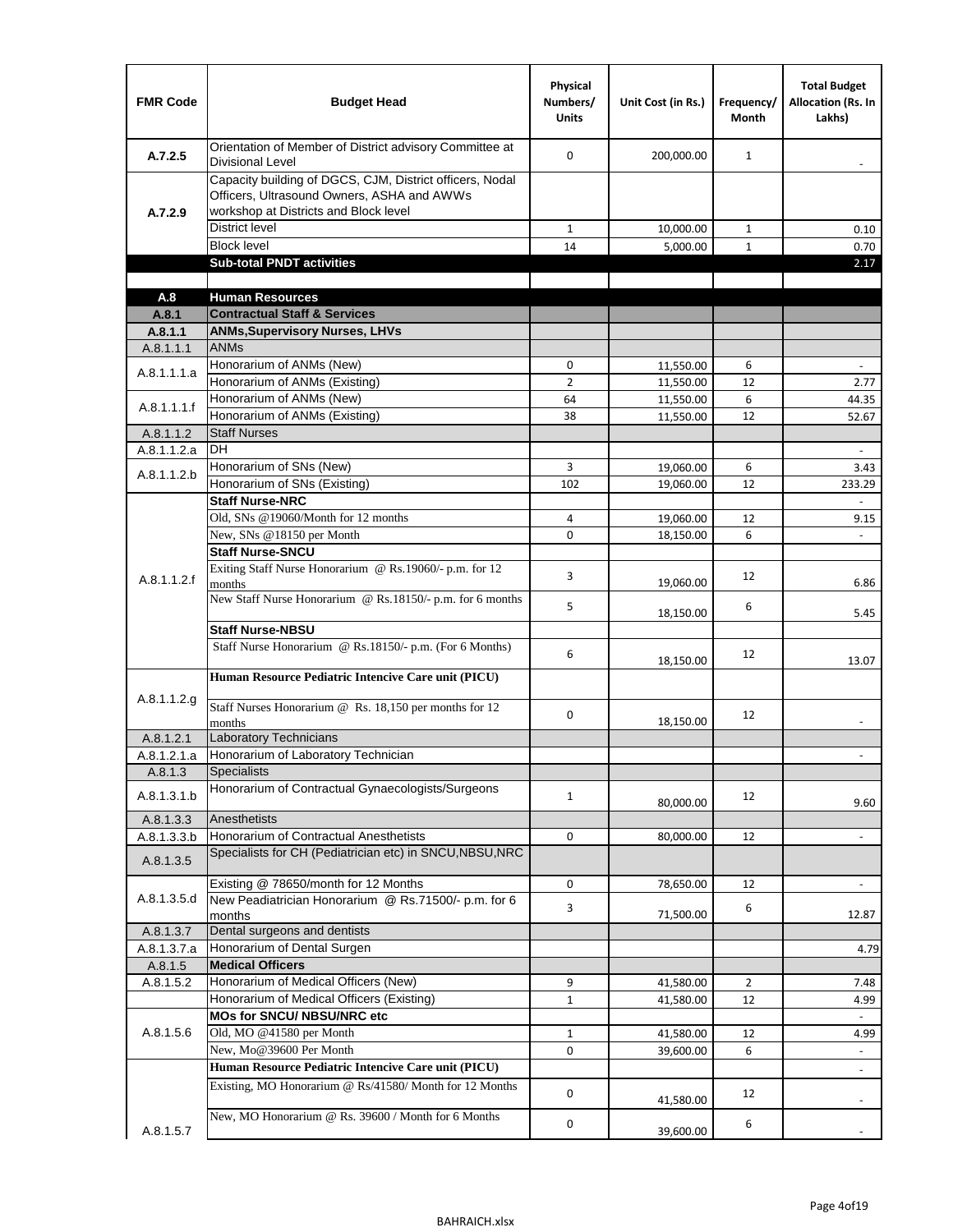| <b>FMR Code</b> | <b>Budget Head</b>                                                                    | Physical<br>Numbers/<br><b>Units</b> | Unit Cost (in Rs.)     | Frequency/<br><b>Month</b> | <b>Total Budget</b><br>Allocation (Rs. In<br>Lakhs) |
|-----------------|---------------------------------------------------------------------------------------|--------------------------------------|------------------------|----------------------------|-----------------------------------------------------|
|                 | Medical Officer/Training Coordinator, Honorarium at                                   |                                      |                        |                            |                                                     |
|                 | <b>Medical College</b><br>Old, Trg. Coord. @41580/month for 12 Month                  | 0                                    | 41,580.00              | 12                         |                                                     |
|                 | New, Trg. Coord.@39600/month for 6 Month                                              | 0                                    | 39,600.00              | 6                          |                                                     |
| A.8.1.7.2       | Honorarium of X-Ray Technician for 12 months                                          |                                      |                        |                            |                                                     |
| A.8.1.7.4       | RBSK teams (Exclusive mobile health team & DEIC                                       |                                      |                        |                            |                                                     |
|                 | Staff)<br><b>MOs- AYUSH/MBBS</b>                                                      |                                      |                        |                            |                                                     |
|                 | Honoraria Existing MBBS                                                               | $\overline{2}$                       | 41,675.00              | 12                         | 10.00                                               |
|                 | Honoraria New MBBS                                                                    | 0                                    | 37,800.00              | 6                          | $\blacksquare$                                      |
| A.8.1.7.4.1     | Honoraria - BDS                                                                       | 12                                   | 40,516.00              | 12                         | 58.34                                               |
|                 | Honoraria - AYUSH (Existing)                                                          | 27                                   | 27,783.00              | 12                         | 90.02                                               |
|                 | Honoraria - AYUSH recruited upto March 16                                             | 12                                   | 26,460.00              | 12                         | 38.10                                               |
|                 | Honoraria - AYUSH New                                                                 | 3                                    | 25,200.00              | 6                          | 4.54                                                |
|                 | <b>Staff Nurse</b>                                                                    | 0                                    |                        |                            | $\mathcal{L}$                                       |
|                 | Honoraria - Staff Nurse                                                               | 11                                   | 19,100.00              | 12                         | 25.21                                               |
| A.8.1.7.4.2     | <b>ANM</b>                                                                            |                                      |                        |                            |                                                     |
|                 | Honoraria - ANMs (Existing)                                                           | 5                                    | 11,576.00              | 12                         | 6.95                                                |
|                 | Honoraria - ANM (Recruited upto March 16)                                             | 12                                   | 11,025.00              | 12                         | 15.88                                               |
|                 | Honoraria - ANM (New)                                                                 | 0                                    | 10,500.00              | 6                          |                                                     |
|                 | <b>Paramedical</b>                                                                    | $\mathbf 0$                          |                        |                            | $\overline{\phantom{a}}$                            |
|                 | Honoraria - Paramedical<br><b>Pharmacists</b>                                         | 27                                   | 13,753.00              | 12                         | 44.56                                               |
| A.8.1.7.4.3     | Honoraria - Pharmacist (Existing)                                                     | 0<br>0                               |                        | 12                         |                                                     |
|                 | Honoraria - Pharmacist (Recruited upto March 16)                                      | $\mathbf{1}$                         | 14,884.00<br>14,175.00 | 12                         | $\blacksquare$<br>1.70                              |
|                 | Honoraria - Pharmacist (New)                                                          | 0                                    | 13,500.00              | 6                          | $\blacksquare$                                      |
|                 | Sub Total RBSK mobile teams                                                           | 0                                    |                        |                            | $\overline{\phantom{a}}$                            |
| A.8.1.7.5       | <b>Others</b>                                                                         |                                      |                        |                            |                                                     |
| A.8.1.7.5.1     | Honorarium of RMNCH/FP Counselors @ Rs.10760/- for<br>12 months                       | 3                                    | 10,760.00              | 12                         | 3.87                                                |
|                 | <b>Adolescent Health counselors</b>                                                   |                                      |                        |                            | $\blacksquare$                                      |
|                 | AH counselors at DH level (1st & 2nd phase)                                           | 0                                    | 13,891.00              | 12                         | $\blacksquare$                                      |
| A.8.1.7.5.2     | AH counselors DH level of 3nd phase                                                   | 0                                    | 13,230.00              | 12                         | $\blacksquare$                                      |
|                 | AH counselors at DH/MC level (New)                                                    | $\overline{2}$                       | 12,600.00              | 12                         | 3.02                                                |
|                 | AH counsellors at CHC level                                                           | 0                                    | 13,230.00              | 6                          | $\omega$                                            |
|                 | <b>Nutriionist</b>                                                                    | 0                                    |                        |                            | $\blacksquare$                                      |
| A.8.1.7.5.4     | Old, Nutrist. @17325 per Month for 12 months                                          | $\mathbf{1}$                         | 17,325.00              | 12                         | 2.08                                                |
|                 | New, Nutrist. @16500 per Month for 6 months                                           | 0                                    | 16,500.00              | 6                          |                                                     |
|                 | <b>HR for Cold Chain</b>                                                              | 0                                    |                        |                            |                                                     |
|                 | Hononarium of Cold Chain Handlers at Division level                                   | 0                                    | 11,430.00              | 12                         |                                                     |
|                 | Hononarium of Cold Chain Handlers at District level                                   | $\mathbf 1$                          | 11,430.00              | 12                         | 1.37                                                |
|                 | Hononarium of Technician (Refeigator Machenic) at                                     | 0                                    | 19,060.00              | 12                         |                                                     |
|                 | <b>Division level</b><br>Technician (Refeigator Machenic) at District level           | 0                                    | 19,060.00              | 12                         | $\overline{\phantom{a}}$                            |
| A.8.1.7.7       | Honararium of Vaccince Strore Keeper at Division level                                |                                      |                        |                            |                                                     |
|                 |                                                                                       | 0                                    | 25,410.00              | 12                         | $\overline{\phantom{a}}$                            |
|                 | Honararium of Vaccince Van Driver at Division level<br>HR for Blood Bank Storage/Unit | 0                                    | 19,060.00              | 12                         | $\blacksquare$                                      |
|                 | Man Power Support at 89 Blood Banks                                                   |                                      |                        |                            | 16.62                                               |
|                 | Man Power Support at 118 Blood Storage Centre                                         |                                      |                        |                            |                                                     |
|                 | Manpower support of 18 BCTV                                                           |                                      |                        |                            | 4.80                                                |
|                 | Staff for Training Institutes/ SIHFW/ Nursing Training                                |                                      |                        |                            | 0.00                                                |
| A.8.1.7.8       | Incentive/ Awards etc. to SN, ANMs etc.                                               |                                      |                        |                            | 0                                                   |
|                 | SBA Trained ANMs at L1 SCs from 6th delivery every month                              | 1100                                 |                        |                            |                                                     |
|                 | SBA Trained ANMs/SNs at APHCs/PHCs starting from 16th                                 |                                      | 300.00                 |                            | 3.30                                                |
| A.8.1.8         | Delivery every month                                                                  | 350                                  | 300.00                 |                            | 1.05                                                |
|                 | SBA Trained ANMs/SNs at Non FRU CHCs/BPHCs starting from<br>51st Delivery every month | 3500                                 | 300.00                 |                            | 10.50                                               |
|                 |                                                                                       |                                      |                        |                            |                                                     |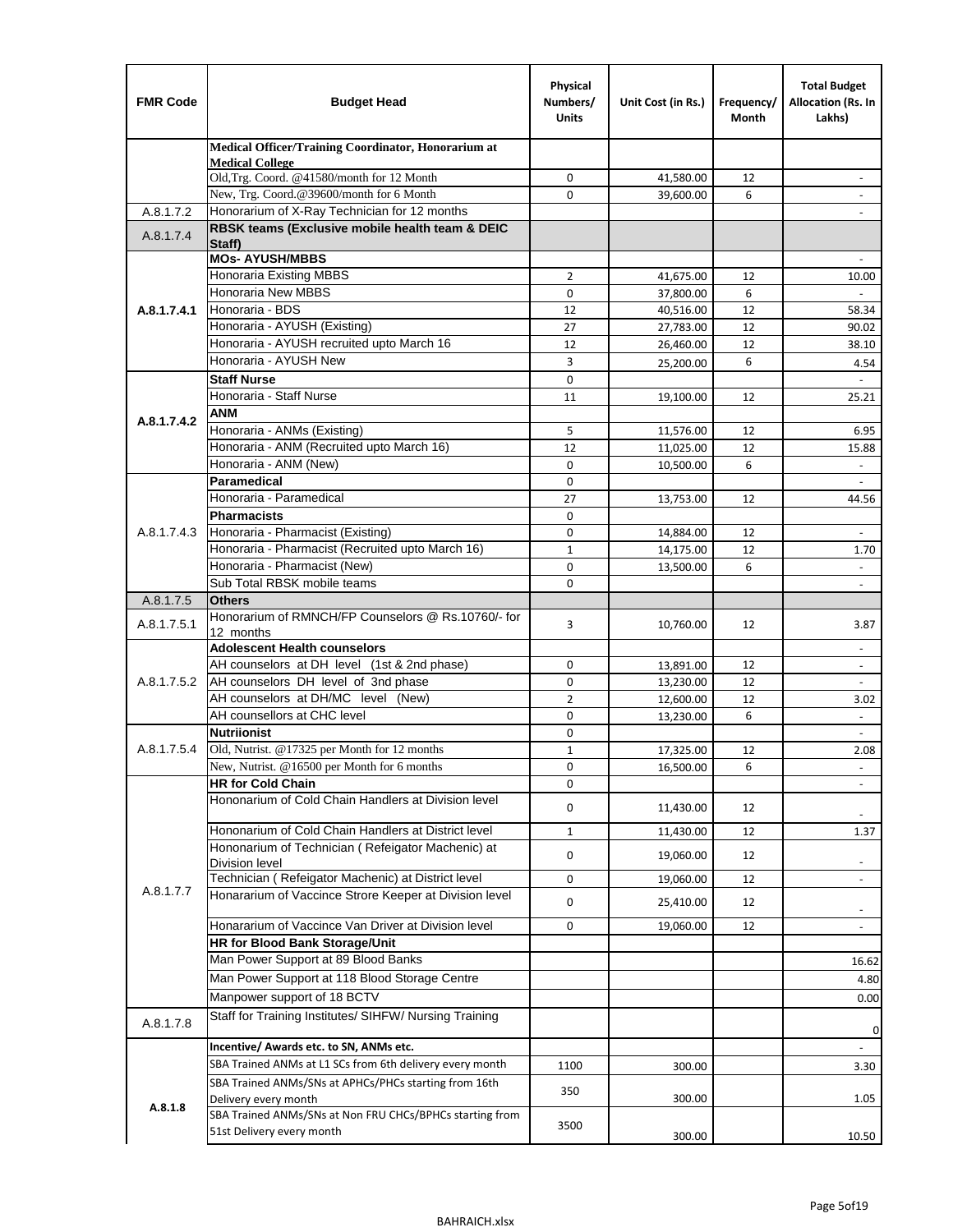| <b>FMR Code</b>    | <b>Budget Head</b>                                                                                      | Physical<br>Numbers/<br><b>Units</b> | Unit Cost (in Rs.) | Frequency/<br>Month | <b>Total Budget</b><br>Allocation (Rs. In<br>Lakhs) |
|--------------------|---------------------------------------------------------------------------------------------------------|--------------------------------------|--------------------|---------------------|-----------------------------------------------------|
|                    | Incentives for EMOC teams at below District level starting from<br>6th CS every month @Rs 3000/CS       | 670                                  | 3,000.00           |                     | 20.10                                               |
| A.8.1.9            | Honorarium of Data Entry Operator at DH                                                                 |                                      |                    |                     | 1.83                                                |
| A.8.1.10           | <b>Other Incentives Schemes (PI.Specify)</b>                                                            |                                      |                    |                     |                                                     |
| A.8.1.10.1         | Fixed difficult area Incentive                                                                          | $\mathbf 0$                          |                    |                     |                                                     |
| A.8.1.10.2         | FRU Operationalization for Gynae & anaesthetist<br>specialist on call from govt sector for NHPDs & HPDs | 80                                   | 3,000.00           |                     | 2.40                                                |
| A.8.1.10.3         | FRU Operationalization Gynaecologists specialist on call<br>for NHPDs & HPDs                            | 40                                   | 4,500.00           |                     | 1.80                                                |
| A.8.1.10.4         | FRU Operationalization anaesthetist specialist on call for<br><b>NHPDs &amp; HPDs</b>                   | 80                                   | 3,000.00           |                     | 2.40                                                |
| A.8.1.10.5         | Performance based Incentives to RMNCH+A Counsellors<br>in Family Planning @ Rs.50/ client               | 120                                  | 50.00              |                     | 0.06                                                |
| A.8.1.11           | <b>Support Staff for Health Facilities</b>                                                              |                                      |                    |                     |                                                     |
|                    | <b>HR-NRC</b>                                                                                           |                                      |                    |                     | $\overline{\phantom{m}}$                            |
|                    | Cook                                                                                                    |                                      |                    |                     |                                                     |
|                    | Old, Cook @7500 per Month for 12 months                                                                 | $\mathbf{1}$                         | 7,500.00           | 12                  | 0.90                                                |
|                    | New, Cook @7500 per Month for 6 months                                                                  | 0                                    | 7,500.00           | 6                   | $\Box$                                              |
|                    | <b>Care Taker</b><br>Old, Caretaker @6400 per Month for 12 months                                       | $\mathbf{1}$                         | 6,400.00           | 12                  |                                                     |
|                    | New, Caretaker @6400 per Month for 6 months                                                             | 0                                    | 6,400.00           | 6                   | 0.77<br>÷,                                          |
|                    | <b>Cleaner</b>                                                                                          |                                      |                    |                     |                                                     |
|                    | Old, Cleaner @6400 per Month for 12 months                                                              | $\mathbf{1}$                         | 6,400.00           | 12                  | 0.77                                                |
|                    | New, Cleaner @6400 per Month for 6 months                                                               | $\mathbf 0$                          | 6,400.00           | 6                   |                                                     |
|                    | <b>HR-SNCU</b>                                                                                          |                                      |                    |                     |                                                     |
| A.8.1.11.f         | Cleaner/ Ward Ayah/Security Guard                                                                       |                                      |                    |                     |                                                     |
|                    | Existing CL/WA Honorarium @ Rs. 6400/monty for 12<br>months                                             | 3                                    | 6,400.00           | 12                  | 2.30                                                |
|                    | New CL/WA/SG Honorarium @ Rs. 6400/month for 6<br>month                                                 | 6                                    | 6,400.00           | 6                   | 2.30                                                |
|                    | <b>Data Entry Oprator</b><br>old DEO Honorarium @ Rs.12000/- p.m. for 12 months                         |                                      |                    |                     |                                                     |
|                    | New DEO Honorarium @ Rs.12000/- p.m. for 6 months                                                       | $\mathbf 0$                          | 12,000.00          | 12                  |                                                     |
|                    |                                                                                                         | $\mathbf{1}$                         | 12,000.00          | 6                   | 0.72                                                |
|                    | Human Resource Pediatric Intencive Care unit (PICU)                                                     |                                      |                    |                     |                                                     |
|                    | Ward Aaya/Sweeper Honorarium @ Rs. 6400/Month for 6                                                     | 0                                    |                    |                     |                                                     |
|                    | months                                                                                                  |                                      | 6,400.00           | 6                   |                                                     |
|                    | Sub-total HR                                                                                            |                                      |                    |                     | 794.03                                              |
|                    |                                                                                                         |                                      |                    |                     |                                                     |
| A.9<br>A.9.1       | <b>TRAINING</b><br>Skill lab                                                                            |                                      |                    |                     |                                                     |
| A.9.1.3            | Training Motivation and follow up visit                                                                 |                                      |                    |                     | 0                                                   |
| A.9.3              | <b>Maternal Health Training</b>                                                                         |                                      |                    |                     |                                                     |
| A.9.3.1.4          | Training of ANMs / LHVs in SBA                                                                          |                                      |                    |                     | 7.60                                                |
| A.9.3.7            | Other maternal health training (please specify)                                                         |                                      |                    |                     |                                                     |
| A.9.3.7.1          | MDR training of District and Block level officials                                                      | 3                                    | 22,950.00          |                     | 0.69                                                |
| A.9.3.7.5          | ANM Training on new ANC guidelines and HRPs                                                             |                                      |                    |                     |                                                     |
|                    | District level                                                                                          | 3                                    | 29,300.00          |                     | 0.88                                                |
|                    | <b>Block Level</b>                                                                                      | 14                                   | 31,050.00          |                     | 4.35                                                |
| A.9.10             | <b>Training (Nursing)</b><br>Strengthening of Existing Training Institutions/Nursing School             |                                      |                    |                     | $\blacksquare$                                      |
| A.9.10.1           | excluding infrastructure and HR.                                                                        | 0                                    | 4,300,000.00       |                     |                                                     |
| A.9.10.2           | New Training Institutions/School                                                                        | $\mathbf{1}$                         | 152,000.00         |                     | 1.52                                                |
|                    | <b>National Dewarming Day</b>                                                                           |                                      |                    |                     |                                                     |
| A.9.11.3           | Orientaion meeting-District level                                                                       | 1                                    | 5000               | $\overline{2}$      | 0.10                                                |
|                    | Orientaion meeting-Block level                                                                          | 14                                   | 7500               | $\overline{2}$      | 2.10                                                |
| A.9.12<br>A.9.12.1 | <b>RBSK training</b><br>RBSK Training -Training of Mobile health team -                                 |                                      |                    |                     |                                                     |
|                    | technical and managerial (5 days)                                                                       |                                      |                    |                     | 0                                                   |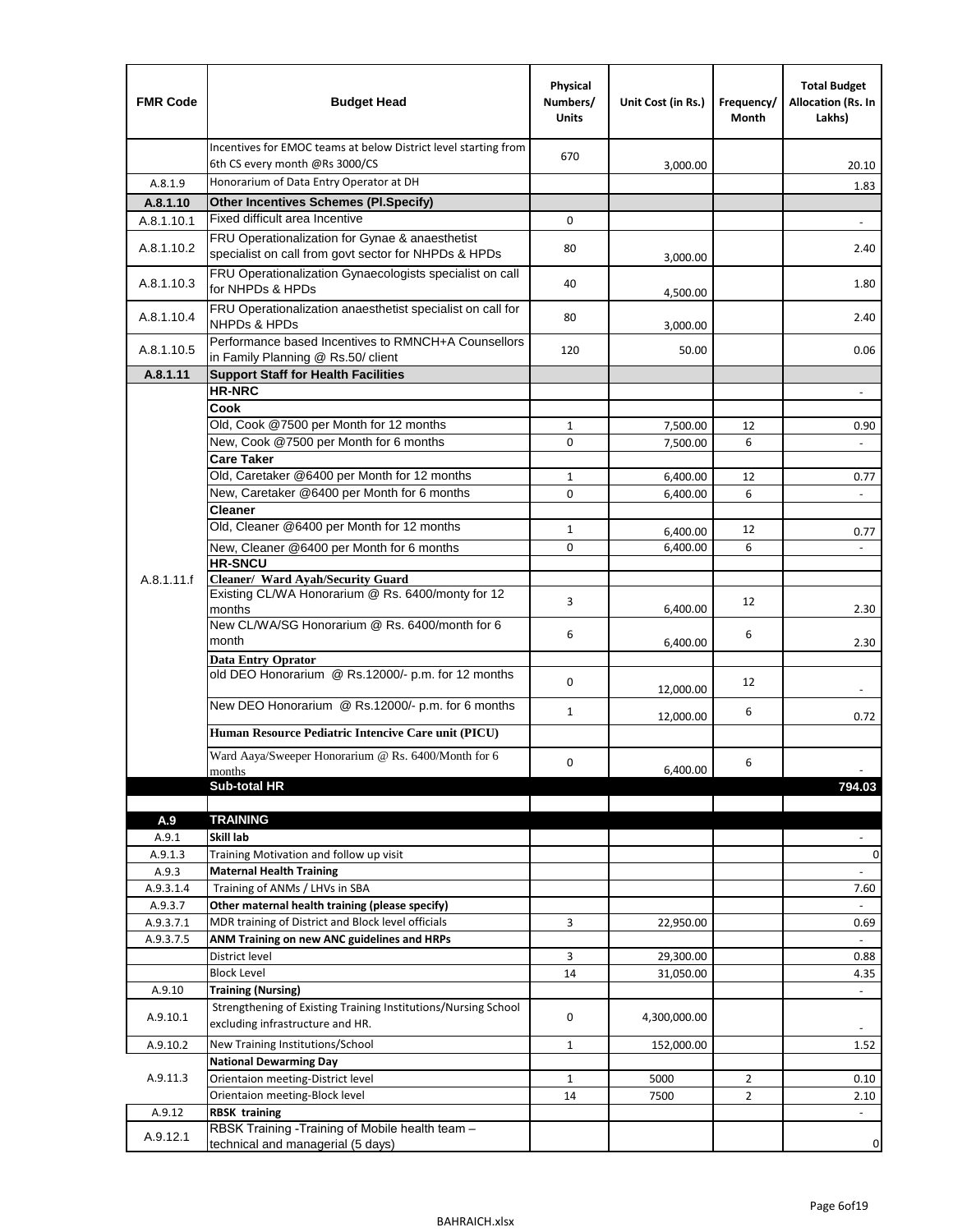| <b>FMR Code</b>       | <b>Budget Head</b>                                                                           | Physical<br>Numbers/<br><b>Units</b> | Unit Cost (in Rs.) | Frequency/<br><b>Month</b> | <b>Total Budget</b><br>Allocation (Rs. In<br>Lakhs) |
|-----------------------|----------------------------------------------------------------------------------------------|--------------------------------------|--------------------|----------------------------|-----------------------------------------------------|
|                       | <b>Sub-total Training</b>                                                                    |                                      |                    |                            | 17.23                                               |
|                       |                                                                                              |                                      |                    |                            |                                                     |
| A.10                  | <b>PROGRAMME MANAGEMENT</b>                                                                  |                                      |                    |                            |                                                     |
| A.10.2                | Contractual Staff for DPMSU recruited and in position                                        |                                      |                    |                            |                                                     |
| A.10.2.1              | District Programme Manager                                                                   | $\mathbf{1}$                         | 39,690.00          | 12                         | 4.76                                                |
| A.10.2.2              | District Accounts Manager                                                                    | 1                                    | 32,303.00          | 12                         | 3.88                                                |
| A.10.2.3              | District Data Manager                                                                        | $\mathbf{1}$                         | 22,050.00          | 12                         | 2.65                                                |
| A.10.2.4              | Consultants/ Programme Officers (Kindly Specify)                                             | $\mathbf 0$                          |                    |                            |                                                     |
|                       | Honorarium of RKSK Coordinator                                                               | $\mathbf{1}$                         | 25,000.00          | 9                          | 2.25                                                |
| A.10.2.5              | Accountants                                                                                  | 0                                    |                    |                            |                                                     |
| A.10.2.6              | Data Entry Operators                                                                         | 0                                    |                    |                            | $\sim$                                              |
| A.10.2.7              | Support Staff (Kindly Specify)                                                               | $\mathbf{1}$                         | 8,269.00           | 12                         | 0.99                                                |
| A.10.2.8.1            | Operational Cost for DPMU unit                                                               | $\mathbf{1}$                         | 89,250.00          | 12                         | 10.71                                               |
| A.10.2.8.5            | <b>DEIC Managers</b>                                                                         | $\mathbf 0$                          | 33,000.00          | 10                         |                                                     |
| A.10.3                | <b>Strengthening of Block PMU</b>                                                            |                                      |                    |                            |                                                     |
| A.10.3.1              | <b>Block Programme Manager</b>                                                               |                                      |                    |                            |                                                     |
| A.10.3.2              | <b>Block Accounts Manager</b>                                                                |                                      | 12,128.00          | 12                         | 17.46                                               |
| A.10.3.7.1            | Operational Cost for BPMU unit<br><b>Concurrent Audit system</b>                             | 14                                   | 15,000.00          | 12                         | 25.20                                               |
| A.10.6                | Monthly Concurrent Audit                                                                     | $\mathbf{1}$                         | 4,500.00           | 12                         | 0.54                                                |
|                       | <b>Block Spesific Work</b>                                                                   | 14                                   | 500.00             | 12                         | 0.84                                                |
| A.10.7                | <b>Mobility Support, Field Visits</b>                                                        |                                      |                    |                            |                                                     |
| A.10.7.2              | DPMU/District                                                                                | $\overline{2}$                       | 30,000.00          | 12                         | 7.20                                                |
| A.10.7.3              | <b>BPMU/Block</b>                                                                            | 14                                   | 30,000.00          | 12                         | 50.40                                               |
| A.10.8.1              | Vehicles for Divisional / AD office                                                          | 0                                    | 30,000.00          | 12                         |                                                     |
|                       |                                                                                              |                                      |                    |                            |                                                     |
|                       | <b>Sub-total Programme Management</b>                                                        |                                      |                    |                            | 126.88                                              |
|                       | Total of RMNCH+A                                                                             |                                      |                    |                            | 3,131.42                                            |
|                       |                                                                                              |                                      |                    |                            |                                                     |
| в                     | Additionalities under NRHM (Mission Flexible Pool)                                           |                                      |                    |                            |                                                     |
|                       |                                                                                              |                                      |                    |                            |                                                     |
| <b>B1</b><br>B1.1.1.3 | <b>ASHA</b><br><b>Supplementary training for ASHAs</b>                                       |                                      |                    |                            |                                                     |
|                       | TOT of ASHA Trainer- I round (at RHFWTC)                                                     |                                      |                    |                            |                                                     |
| B1.1.1.3.1            | Batch cost+Equipment+Module+ Monitoring Visit                                                |                                      |                    |                            |                                                     |
| B1.1.1.3.2            | TOT of ASHA Trainers -II Round (at RHFWTC)                                                   |                                      |                    |                            |                                                     |
| B1.1.1.4              | Post training support and supervision                                                        |                                      |                    |                            | $\sim$                                              |
|                       | Supervision costs by ASHA facilitators<br>(12 months)                                        |                                      |                    |                            | 66.00                                               |
| B1.1.1.4.1            | Supervision costs by ASHA facilitators<br>(6 months)                                         |                                      |                    |                            |                                                     |
|                       |                                                                                              |                                      |                    |                            |                                                     |
| B1.1.1.4.2            | Monthly review Meeting of ASHA Sangini with BCPM                                             |                                      |                    |                            | 1.98                                                |
| B <sub>1.1.3</sub>    | Performance Incentive/Other Incentive to ASHAs (if                                           |                                      |                    |                            |                                                     |
| B1.1.3.1              | any)<br><b>ASHA incentives under Maternal Health</b>                                         |                                      |                    |                            |                                                     |
| B1.1.3.1.2            | Maternal Death Audit Information                                                             | 529                                  | 200.00             |                            | 1.06                                                |
| B1.1.3.2              | Incentive to ASHA under Child Health                                                         |                                      |                    |                            | $\omega$                                            |
| B1.1.3.2.1            | Incentive for Home Based Newborn Care programme                                              | 84024                                | 250.00             |                            | 210.06                                              |
| B1.1.3.2.4            | Incentive for referral of SAM cases to NRC @ Rs.50/Case                                      | 240                                  | 50.00              |                            | 0.12                                                |
| B1.1.3.2.5            | Incentive for follow up of discharge of SAM children from<br>NRCs @ Rs. 100/ for 4 Follow up | 240                                  | 100.00             |                            | 0.24                                                |
| B1.1.3.3              | ASHA Incentives under family planning (ESB/ PPIUCD/<br>Others)                               |                                      |                    |                            |                                                     |
| B1.1.3.3.1            | ASHA PPIUCD incentive for accompanying the client for<br>PPIUCD insertion                    | 1500                                 | 150.00             |                            | 2.25                                                |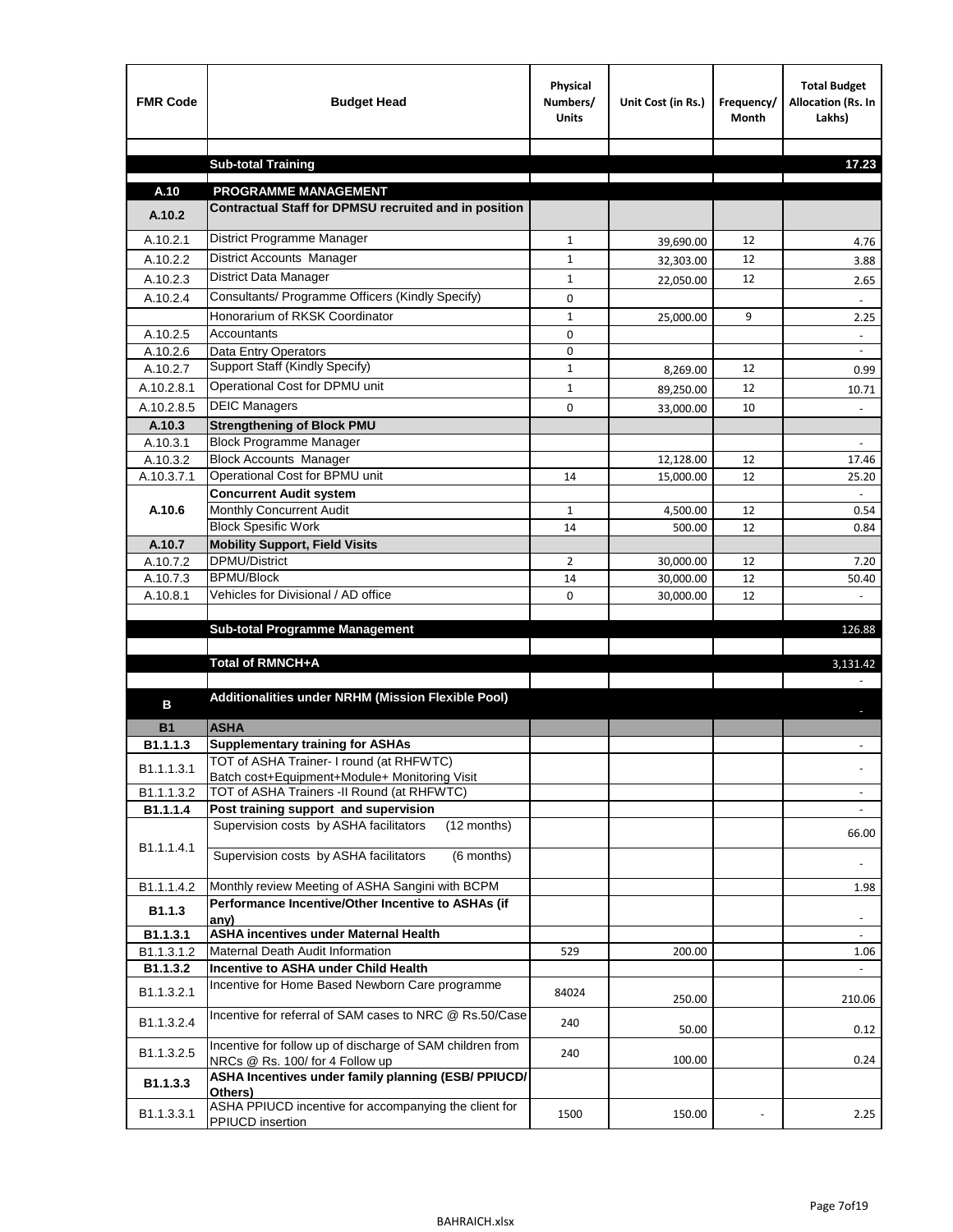| <b>FMR Code</b>            | <b>Budget Head</b>                                                                                                                                                                             | Physical<br>Numbers/<br><b>Units</b> | Unit Cost (in Rs.) | Frequency/<br>Month | <b>Total Budget</b><br><b>Allocation (Rs. In</b><br>Lakhs) |
|----------------------------|------------------------------------------------------------------------------------------------------------------------------------------------------------------------------------------------|--------------------------------------|--------------------|---------------------|------------------------------------------------------------|
|                            | ASHA incentive under ESB scheme for promoting<br>spacing of births @ 500/- per ASHA/client                                                                                                     | 590                                  | 500.00             |                     | 2.95                                                       |
| B <sub>1.1</sub> , 3, 3, 2 | Spacing for 2 years after marriage @ 500/- per<br>ASHA/client                                                                                                                                  | 550                                  | 500.00             |                     | 2.75                                                       |
| B1.1.3.3.3                 | ASHA Incentive under ESB scheme for promoting<br>adoption of limiting method upto two children @ Rs. 1000<br>per client                                                                        | 726                                  | 1,000.00           |                     | 7.26                                                       |
| B1.1.3.6                   | <b>ASHA Incentives (other)</b>                                                                                                                                                                 |                                      |                    |                     |                                                            |
| B <sub>1.1</sub> , 3, 5, 3 | ASHA incentive for NDD for 2 round                                                                                                                                                             | 3191                                 | 100.00             | $\overline{2}$      | 6.38                                                       |
| B <sub>1.1</sub> .3.6.1    | Amount to be released for 12 months for Routine<br>activities (4 month incentive for ASHAs those are yet to<br>be placed)                                                                      |                                      |                    |                     | 349.88                                                     |
| B <sub>1.1</sub> .3.6.4    | Incentive to ASHA Facilitator (12 Months)                                                                                                                                                      |                                      |                    |                     | 3.96                                                       |
| B <sub>1.1</sub> .3.6.5    | Reimbursement of travel expenses for accompanying a<br>woman to facility for surgical abortion (MVA/EVA) @<br>Rs.150/-per case                                                                 | 150                                  | 150.00             |                     | 0.23                                                       |
| B <sub>1.1</sub> .3.6.6    | Reimbursement of travel expenses for accompanying a<br>woman to facility for medical abortion (MMA) @ Rs.225/-<br>per case                                                                     | 150                                  | 225.00             |                     | 0.34                                                       |
| B1.1.3.6.9                 | ASHA Torch (NO. of ASHA +AF) @ Rs. 262.20                                                                                                                                                      |                                      |                    |                     | 8.66                                                       |
| B1.1.3.7                   | Other (support provisions to ASHA such as uniform,                                                                                                                                             |                                      |                    |                     |                                                            |
| B <sub>1.1</sub> .3.7.2    | diary, ASHA Ghar etc)<br>ASHA Payment Voucher, Payment Register and VHIR<br>1.@ Rs. 25/ASHA, 2.@Rs.50/AF, 3.@Rs.150/block for<br>ASHa master payment register,<br>4. @Rs.174.5/ASHA/B1.1.3.7.2 |                                      |                    |                     | 6.44                                                       |
| B <sub>1.1</sub> , 3, 7, 4 | ASHA SAREE (TA/DA for Attending monthly meeting) No.<br>of ASHA+AF @ Rs.450                                                                                                                    |                                      |                    |                     | 14.85                                                      |
| B <sub>1.1</sub> .5.1      | Honorarium of Regional Coordinator                                                                                                                                                             |                                      |                    |                     |                                                            |
| B1.1.5.2                   | Honararium of District Community Process Manager                                                                                                                                               | $\mathbf{1}$                         | 32,303.00          | 12                  | 3.88                                                       |
| B1.1.5.3                   | Honararium of Block Community Process Manager                                                                                                                                                  | 14                                   | 12,000.00          | 12                  | 20.16                                                      |
|                            | Mobility cost for ARC/AMG                                                                                                                                                                      |                                      |                    |                     |                                                            |
| B <sub>1.1.5.4</sub>       | AMG cost                                                                                                                                                                                       | $\mathbf{1}$                         | 10,000.00          | $\mathbf{1}$        | 0.10                                                       |
|                            | Quarterly BCPM meeting at Divisional Head Quarter @                                                                                                                                            |                                      |                    |                     |                                                            |
|                            | rs. 500/BCPM/qtr.                                                                                                                                                                              |                                      |                    |                     |                                                            |
|                            |                                                                                                                                                                                                |                                      |                    |                     |                                                            |
|                            | <b>Sub Total of ASHA</b>                                                                                                                                                                       |                                      |                    |                     | 709.54063                                                  |
| B.2                        | <b>Untied Fund</b>                                                                                                                                                                             |                                      |                    |                     |                                                            |
| B <sub>2.3</sub>           | <b>CHCs</b>                                                                                                                                                                                    |                                      |                    |                     | 40.00                                                      |
| B <sub>2.4</sub>           | PHCs                                                                                                                                                                                           |                                      |                    |                     | 37.85                                                      |
|                            | <b>Sub Total of Untied Fund</b>                                                                                                                                                                |                                      |                    |                     | 77.84895                                                   |
|                            |                                                                                                                                                                                                |                                      |                    |                     |                                                            |
| <b>B9</b><br>B.9.1         | <b>Mainstreaming of AYUSH</b><br>Medical Officers at CHCs/ PHCs (Only AYUSH)                                                                                                                   |                                      |                    |                     |                                                            |
| B.9.1.1                    | <b>DH</b>                                                                                                                                                                                      | 4                                    | 29,106.00          | 12                  | 13.97                                                      |
| B.9.1.2                    | <b>FRUs</b>                                                                                                                                                                                    | 5                                    | 29,106.00          | 12                  | 17.46                                                      |
| B.9.1.3                    | Non FRU SDH/ CHC                                                                                                                                                                               | 12                                   | 29,106.00          | 12                  | 41.91                                                      |
| B.9.1.4                    | 24 X 7 PHC                                                                                                                                                                                     | 11                                   | 29,106.00          | 12                  | 38.42                                                      |
| B.9.1.5                    | Non-24 X 7 PHCs/ APHCs                                                                                                                                                                         | 5                                    | 29,106.00          | 12                  | 17.46                                                      |
| B.9.2                      | Other Staff Nurses and Supervisory Nurses/ AYUSH<br>pharmacists (Only AYUSH)                                                                                                                   |                                      |                    |                     |                                                            |
| B.9.2.1                    | DH                                                                                                                                                                                             | $\overline{2}$                       | 10,914.75          | 12                  | 2.62                                                       |
| B.9.2.2                    | <b>FRUs</b>                                                                                                                                                                                    | $\overline{2}$                       | 10,914.75          | 12                  | 2.62                                                       |
| B.9.2.3                    | Non FRU SDH/ CHC                                                                                                                                                                               | 4                                    |                    | 12                  |                                                            |
|                            | 24 X 7 PHC                                                                                                                                                                                     |                                      | 10,914.75          |                     | 5.24                                                       |
| B.9.2.4                    | Non-24 X 7 PHCs                                                                                                                                                                                | 5                                    | 10,914.75          | 12                  | 6.55                                                       |
| B.9.2.5                    |                                                                                                                                                                                                | 0                                    | 10,914.75          | 12                  | $\overline{\phantom{a}}$                                   |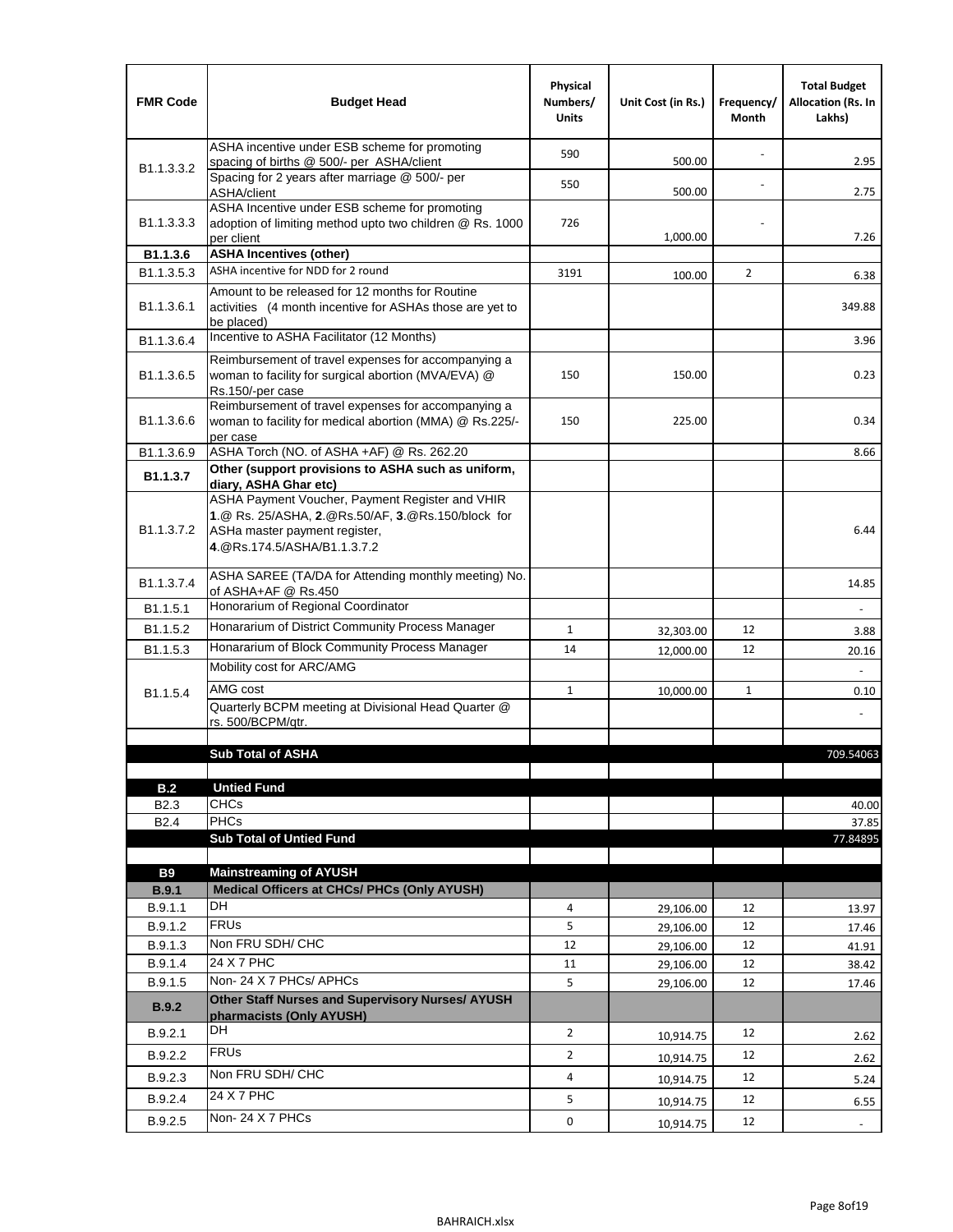| <b>FMR Code</b> | <b>Budget Head</b>                                                                              | Physical<br>Numbers/<br><b>Units</b> | Unit Cost (in Rs.) | Frequency/<br>Month | <b>Total Budget</b><br>Allocation (Rs. In<br>Lakhs) |
|-----------------|-------------------------------------------------------------------------------------------------|--------------------------------------|--------------------|---------------------|-----------------------------------------------------|
|                 | Panchkarma Unit Lokbabdhu Rajnarayna Joint<br><b>Hospital, Lucknow</b>                          |                                      |                    |                     |                                                     |
| B.9.2.6         | Honararium of Panchkarma Technician (1Male and 1<br>Female)                                     | $\mathbf 0$                          | 10,000.00          | 12                  |                                                     |
|                 | Honorarium of Panchkarma Attendent                                                              | 0                                    | 8,000.00           | 12                  |                                                     |
|                 | Lumpsum amount for Sweeper (Safai Karmi)                                                        |                                      |                    |                     | 0                                                   |
| <b>B9.3</b>     | <b>Other Activities (Excluding HR)</b>                                                          |                                      |                    |                     |                                                     |
| B9.3.1          | Contingency AYUSH wings                                                                         | $\mathbf{1}$                         | 20,000.00          |                     | 0.20                                                |
| B9.3.3          | Establishment of Panchkarma Unit                                                                |                                      |                    |                     | $\mathbf 0$                                         |
| B9.3.4          | Construction of AYUSH Wing                                                                      | 0                                    | 3,000,000.00       |                     |                                                     |
|                 |                                                                                                 |                                      |                    |                     |                                                     |
|                 | Sub Total of Mainstreaming of AYUSH                                                             |                                      |                    |                     | 146.46                                              |
|                 | <b>IEC-BCC NRHM</b>                                                                             |                                      |                    |                     |                                                     |
| <b>B10</b>      | <b>Girls Child Day</b>                                                                          |                                      |                    |                     |                                                     |
| B.10.3.5        | <b>Division level</b>                                                                           | 0                                    | 50,000.00          | $\mathbf{1}$        |                                                     |
|                 | <b>Block level</b>                                                                              | 14                                   | 10,000.00          | $\mathbf{1}$        | 1.40                                                |
| <b>B.10.7</b>   | Priniting activities (please specify)                                                           |                                      |                    |                     |                                                     |
| B.10.7.1        | SM booklet @Rs 20.00 for all ANCs<br>MCP card @ Rs 10 for all ANCs                              | 145054                               | 20.00              |                     | 29.01                                               |
| <b>B.10.7.4</b> | <b>Other printing</b>                                                                           | 145054                               | 10.00              |                     | 14.51                                               |
| B.10.7.4.1      | <b>IEC-BCC Material for NDD</b>                                                                 |                                      |                    |                     |                                                     |
|                 | IEC material, poster, banner @ Rs. 14000 per block for 2<br>round                               | 14                                   | 14000              | $\overline{2}$      | 3.92                                                |
|                 | Teaching and community hand bills/pumphlets and check<br>list @ Rs. 14000 per block for 2 round | 14                                   | 14000              | 2                   | 3.92                                                |
|                 | 5 Fipchart per block @ Rs. 200 per Flip chart( one time)                                        | 70                                   | 200                | $\mathbf{1}$        | 0.14                                                |
|                 | AWW and Teacher hand out @ Rs. 7 each for 2 round                                               | 6405                                 | $\overline{7}$     | 2                   | 0.90                                                |
|                 | ASHA hand out @ Rs. 2 each for 2 round                                                          | 3191                                 | 2                  | $\overline{2}$      | 0.13                                                |
|                 | <b>AFHC cards</b><br>For DH & MC level Existing AFHS clinics                                    |                                      |                    |                     |                                                     |
| B.10.7.4.2      | For CHC level Existing AFHS clinics                                                             | $\overline{2}$<br>14                 | 0.50<br>0.50       | 2000<br>2000        | 0.02<br>0.14                                        |
|                 | For PHC level existing AFHS clinics                                                             | 28                                   | 0.50               | 2000                | 0.28                                                |
|                 | AFHC Register (3 register per clinic)                                                           | 132                                  | 150.00             | $\mathbf{1}$        | 0.20                                                |
|                 | <b>Printing of RBSK card and registers</b>                                                      | 0                                    |                    |                     |                                                     |
|                 | MHT Register for AWC<br>MHT Register for School                                                 | 782                                  | 100.00             | $\mathbf{1}$        | 0.78                                                |
|                 | (Class-1 to 12)                                                                                 | 521                                  | 100.00             | $\mathbf{1}$        | 0.52                                                |
| B.10.7.4.3      | RBSK Format (microplan, reporting) @ Rs. 3000/ per                                              | 14                                   |                    | $\mathbf{1}$        |                                                     |
|                 | block<br>RBSK card for children of AWC and School                                               |                                      | 3,000.00           |                     | 0.42                                                |
|                 | AWC (Twice in year)                                                                             | 390868                               | 1.20               |                     | 4.69                                                |
|                 | School (Class 1 to 12)                                                                          | 260339                               | 0.75               |                     | 1.95                                                |
|                 |                                                                                                 |                                      |                    |                     |                                                     |
|                 | <b>Sub Total IEC</b>                                                                            |                                      |                    |                     | 62.92                                               |
| <b>B.11</b>     |                                                                                                 |                                      |                    |                     |                                                     |
| B.11.2.5        | Recurring support of 18 BCTV                                                                    |                                      |                    |                     | 0                                                   |
|                 |                                                                                                 |                                      |                    |                     |                                                     |
| <b>B14</b>      | Innovations (if any)                                                                            |                                      |                    |                     |                                                     |
| B14.6           | Religious and Community Leaders Meet @ Rs.<br>10000/District/meeting                            | $\mathbf{1}$                         | 10,000.00          |                     | 0.10                                                |
| B14.11          | Rogi Sahayata Kendra @ Rs. 664200 including 5%<br>increment in HR cost                          |                                      |                    |                     | 13.28                                               |
| B14.12          | AAA Platform - Monitoring & Microplanning meeting for<br>frontline workers                      |                                      |                    |                     | 56.57                                               |
|                 | Nurse Mentor Programme and Establishment of Mini                                                |                                      |                    |                     |                                                     |
|                 | <b>Skill Lab</b>                                                                                |                                      |                    |                     |                                                     |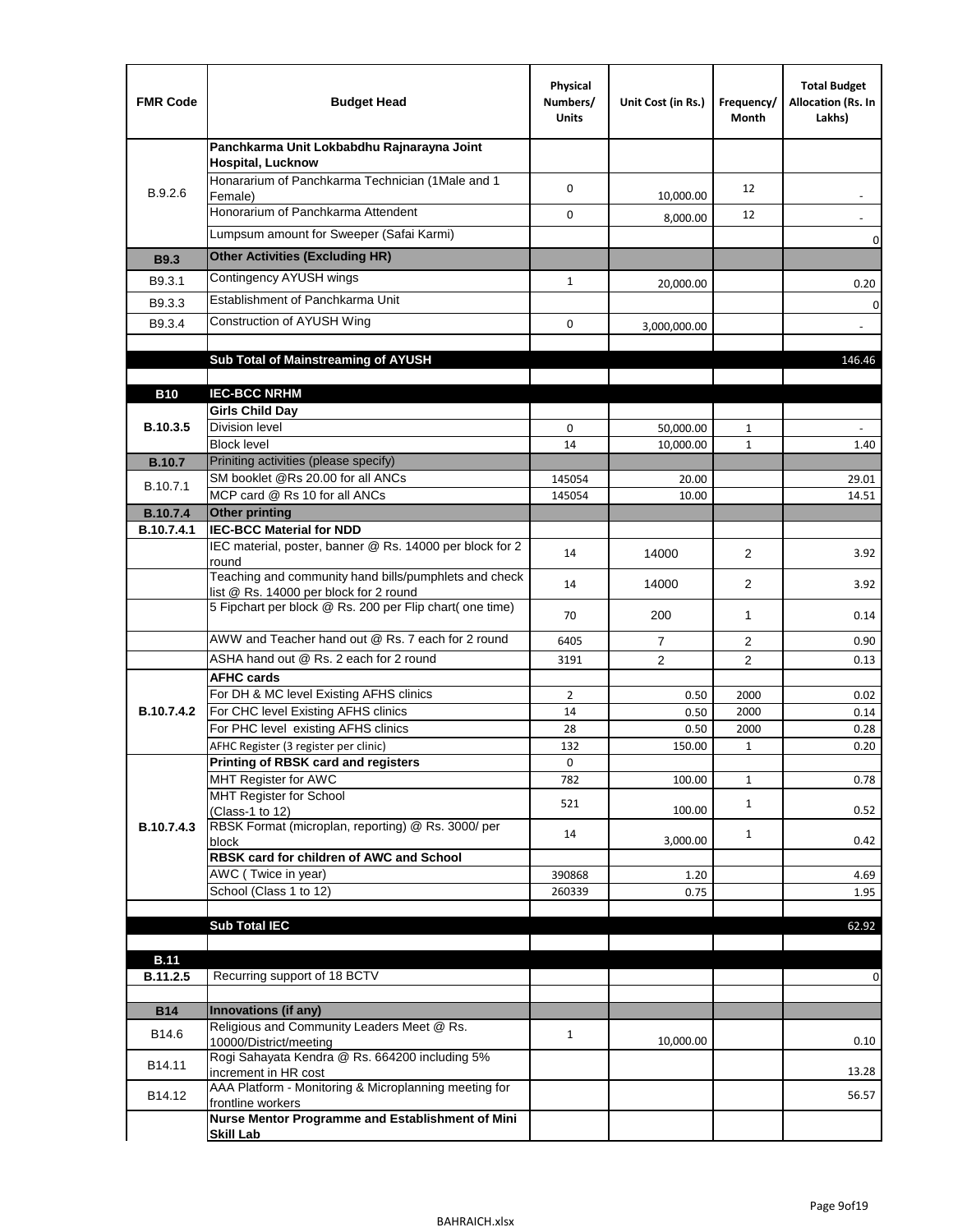| <b>FMR Code</b>     | <b>Budget Head</b>                                                                                  | Physical<br>Numbers/<br><b>Units</b> | Unit Cost (in Rs.) | Frequency/<br>Month | <b>Total Budget</b><br>Allocation (Rs. In<br>Lakhs) |
|---------------------|-----------------------------------------------------------------------------------------------------|--------------------------------------|--------------------|---------------------|-----------------------------------------------------|
| B14.19              | Honoraium of Naurse Mentor (Existing)                                                               | 1                                    | 38,588.00          | 12                  | 4.63                                                |
|                     | Honoraium of Naurse Mentor for 12 montys (New)                                                      | $\mathbf 1$                          | 36,750.00          | 12                  | 4.41                                                |
|                     | Honoraium of Naurse Mentor fro 10 months (New)                                                      | 0                                    | 36,750.00          | 10                  | $\blacksquare$                                      |
| B14.22              | Training Strategy for Village Health and Nutrition Days<br>(VHNDs)                                  |                                      |                    |                     | 8.56                                                |
|                     | Free Transport Facilities to PLHIV(People Living with                                               |                                      |                    |                     |                                                     |
| B14.25              | HIV) for treatment                                                                                  |                                      |                    |                     |                                                     |
|                     | On ART cost                                                                                         |                                      |                    |                     | 4.73                                                |
|                     | PRE ART Cost                                                                                        |                                      |                    |                     | 0.88                                                |
|                     | <b>KAYAKALP' Award Scheme</b>                                                                       |                                      |                    |                     |                                                     |
|                     | Training for Swachha Bharat Abhiyan                                                                 |                                      |                    |                     |                                                     |
|                     | Awareness cum Internal Assessors Training Workshop @                                                |                                      |                    |                     |                                                     |
|                     | Rs. 33000/Disitrict                                                                                 |                                      |                    |                     | 0.33                                                |
|                     | District level Hospital Rs. 20000/District                                                          |                                      |                    |                     | 0.20                                                |
|                     | <b>CHC</b> level                                                                                    | 3                                    | 15,000.00          |                     | 0.45                                                |
|                     | PHC level                                                                                           | 9                                    | 6,000.00           |                     | 0.54                                                |
| B14.29              | <b>Internal Assessment</b>                                                                          |                                      |                    |                     |                                                     |
|                     | District level Hospital (Quarterly)                                                                 | $\overline{2}$                       | 2,000.00           | 4                   | 0.16                                                |
|                     | CHC level (Quarterly)                                                                               | 3                                    | 1,000.00           | $\overline{4}$      | 0.12                                                |
|                     | PHC level (Quarterly)                                                                               | 9                                    | 500.00             | 4                   | 0.18                                                |
|                     | <b>Peer Assessment</b>                                                                              |                                      |                    |                     |                                                     |
|                     | <b>District level Hospital</b>                                                                      | 2                                    | 25,000.00          |                     | 0.50                                                |
|                     | <b>CHC</b> level                                                                                    | 3                                    | 10,000.00          |                     | 0.30                                                |
|                     | PHC level                                                                                           | 9                                    | 5,000.00           |                     | 0.45                                                |
|                     | <b>Matritwa Saptah</b>                                                                              |                                      |                    |                     |                                                     |
|                     | District level activities @Rs 50000                                                                 | $\mathbf{1}$                         | 50,000.00          |                     | 0.50                                                |
|                     | Mobility support @ Rs 17600/block                                                                   | 14                                   | 17,600.00          |                     | 2.46                                                |
| B14.33              | Printing of formats, reports and HRP register @ 50/ANM                                              | 370                                  | 50.00              |                     | 0.19                                                |
|                     | <b>IEC Support</b>                                                                                  |                                      |                    |                     |                                                     |
|                     | District level                                                                                      | 1                                    | 2,500.00           |                     | 0.03                                                |
|                     | <b>Block Level</b>                                                                                  | 14                                   | 25,000.00          |                     | 3.50                                                |
|                     | hoarding 5/dist & 1/FRU & 1/block @ Rs. 2000/-                                                      | 23                                   | 2,000.00           |                     | 0.46                                                |
|                     | <b>Gestational Diabetes Mallitius Pilot - 18 districts</b>                                          |                                      |                    |                     |                                                     |
|                     |                                                                                                     |                                      |                    |                     |                                                     |
| B14.34              | Glucometer @ 1 /ANM+2/Block+2 additional                                                            | 0                                    | 3,000.00           |                     |                                                     |
|                     | Procurement of Glucose 75mg, (2*all ANCs+24*5%GDMs)                                                 | 0                                    | 25.00              |                     |                                                     |
|                     | Insulin 9 vials *5% ANCs                                                                            | 0                                    | 50.00              |                     | $\blacksquare$                                      |
|                     | with syringe (900 units/+18 syringes)<br><b>Misoprost Distribution for Home Deliveries</b>          | 0                                    | 20.00              |                     |                                                     |
|                     | Printing of registers @ Rs50.00 each                                                                |                                      |                    |                     |                                                     |
|                     |                                                                                                     |                                      |                    |                     | $\overline{\phantom{a}}$                            |
| B14.35              | Budget for Tab Mesoprostol procurement in Lakh<br>ASHA Incentive @ Rs.100.00 each case in Lakh      |                                      |                    |                     | $\blacksquare$                                      |
|                     |                                                                                                     |                                      |                    |                     | $\overline{\phantom{a}}$                            |
|                     | Block level ANM/ ASHAs training @ 23650/ in Lakh<br>District Orientation meeting @Rs 20000, in Lakh |                                      |                    |                     | $\omega$                                            |
|                     | <b>Sub Total Innovation</b>                                                                         |                                      |                    |                     | 103.52                                              |
| <b>B15</b>          | <b>Planning, Implementation and Monitoring</b>                                                      |                                      |                    |                     |                                                     |
| <b>B15.2</b>        | <b>Quality Assurance</b>                                                                            |                                      |                    |                     |                                                     |
| B <sub>15.2.2</sub> | <b>Division Level Human Resource</b>                                                                | 0                                    |                    |                     |                                                     |
|                     | Honorarium of Existing Divisonal Consultant - Quality @                                             |                                      |                    |                     |                                                     |
|                     | Rs. 45000/month for 10 months                                                                       | 0                                    | 45,000.00          | 10                  |                                                     |
|                     | Honorarium of Vacant Divisonal Consultant - Quality @<br>Rs. 45000/month for 2 months               | 0                                    | 45,000.00          | $\overline{2}$      |                                                     |
|                     | Honararium of Existing Divisonal Consultant - Public                                                | 0                                    | 45,000.00          | $\overline{2}$      |                                                     |
|                     | Health @ Rs.45000/PM for 10 Months<br>Honararium of Vacant Divisonal Consultant - Public Health     | 0                                    | 45,000.00          | 10                  |                                                     |
|                     | @ Rs.45000/PM for 2 Months<br>Data Entry Operator @Rs 12000/PM for 2 Month ("New                    |                                      |                    |                     |                                                     |
|                     | Position)<br><b>District Level Human Resource</b>                                                   | 0                                    | 12,000.00          | $\overline{2}$      |                                                     |
|                     |                                                                                                     |                                      |                    |                     |                                                     |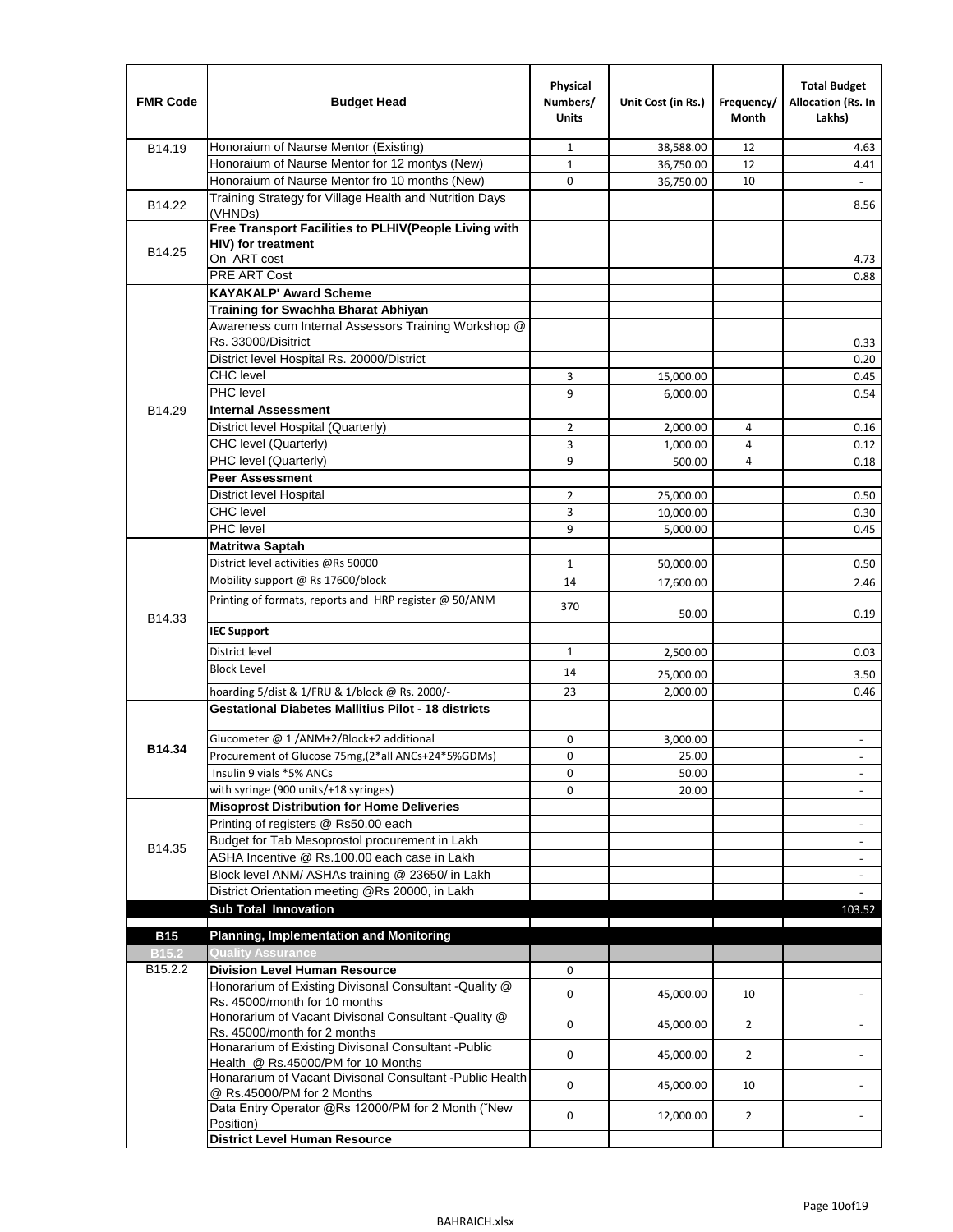| <b>FMR Code</b>         | <b>Budget Head</b>                                                                                | Physical<br>Numbers/<br><b>Units</b> | Unit Cost (in Rs.) | Frequency/<br><b>Month</b> | <b>Total Budget</b><br>Allocation (Rs. In<br>Lakhs) |
|-------------------------|---------------------------------------------------------------------------------------------------|--------------------------------------|--------------------|----------------------------|-----------------------------------------------------|
|                         | Honorarium of Existing District Consultant -Quality @ Rs.<br>40000/month for 10 months            | $\mathbf 0$                          | 40,000.00          | 10                         |                                                     |
|                         | Honorarium of Vacant District Consultant -Quality @ Rs.<br>40000/month for 2 months               | $\mathbf{1}$                         | 40,000.00          | $\overline{2}$             | 0.80                                                |
|                         | Honararium of Existing Hospital Quality Manager @<br>Rs.35000/PM for 10 Months                    | $\mathbf{1}$                         | 35,000.00          | 10                         | 3.50                                                |
|                         | Honararium of Vacant Hospital Quality Manager @<br>Rs.35000/PM for 2 Months                       | $\mathbf 0$                          | 35,000.00          | $\overline{2}$             |                                                     |
|                         | Data Entry Operator @ Rs 12000/PM for 2 Month ("New<br>Position)                                  | $\mathbf{1}$                         | 12,000.00          | $\overline{2}$             | 0.24                                                |
| B15.2.4                 | <b>Review meetings</b>                                                                            |                                      |                    |                            |                                                     |
| B <sub>15.2</sub> .4.2  | Division                                                                                          | 0                                    | 5,000.00           |                            |                                                     |
|                         | <b>District</b>                                                                                   | $\overline{2}$                       | 2,000.00           |                            | 0.04                                                |
| B15.2.5.2               | Monitoring and Supportive Supervision Visits-Divisional<br>QUA (10 visits per month) for 6 months | $\mathbf 0$                          | 1,800.00           |                            |                                                     |
|                         | Monitoring and Supportive Supervision Visits-District<br>QUA (10 visits per month) for 6 months   | 60                                   | 1,200.00           |                            | 0.72                                                |
|                         | <b>Office Equipments-District &amp; Division</b>                                                  |                                      |                    |                            |                                                     |
|                         | <b>Division Level</b>                                                                             |                                      |                    |                            |                                                     |
|                         | Office Equipment @ Rs.3.5 Lac/Division                                                            |                                      |                    |                            | $\overline{\phantom{a}}$                            |
| B15.2.5.5               | Operational cost @ Rs.17000/-PM for 10 Month                                                      |                                      |                    |                            | $\pmb{0}$                                           |
|                         | <b>District Level</b>                                                                             |                                      |                    |                            |                                                     |
|                         | Office Equipment @ Rs.3.5 Lac/District                                                            | $\mathbf{1}$                         | 350,000.00         | $\mathbf{1}$               | 3.50                                                |
|                         | Operational cost @ Rs.14000/-PM for 10 Month                                                      | $1\,$                                | 14,000.00          | 10                         | 1.40                                                |
| B15.2.5.6               | <b>Operational Cost for District Hospitals</b>                                                    | $\mathbf{1}$                         | 2,000.00           |                            | 0.02                                                |
|                         | <b>Sub Total Quality Assurance</b>                                                                |                                      |                    |                            | 10.22                                               |
| B15.3                   | <b>Monitoring and Evaluation</b>                                                                  |                                      |                    |                            |                                                     |
| B15.3.1                 | <b>HMIS</b>                                                                                       |                                      |                    |                            |                                                     |
| B15.3.1.2               | Data Entry Operators at Block level                                                               |                                      |                    |                            | 21.39                                               |
| B15.3.1.3.1             | HR and Infrastructure for 100% service updation on<br><b>HMIS/MCTS Portal</b>                     |                                      |                    |                            | 3.88                                                |
| B <sub>15.3.1.5.2</sub> | Mobility Support for HMIS & MCTS at District level                                                |                                      |                    |                            | 0.50                                                |
| B15.3.1.6               | Printing of HMIS Formats<br>Printing of MCTS follow-up formats/ services due list/ work           |                                      |                    |                            | 0.66                                                |
| B15.3.2.2               | plan                                                                                              |                                      |                    |                            | 1.11                                                |
| B15.3.2.7               | Internet Connectivity through LAN / data card                                                     |                                      |                    |                            | 1.24                                                |
| B15.3.2.8               | Procurement & Installation of VSAT (Capex)                                                        |                                      |                    |                            | 2.04                                                |
| B15.3.2.12              | Other office expenditure                                                                          |                                      |                    |                            | 2.76                                                |
| B15.3.2.13              | Printing of RCH Registers                                                                         |                                      |                    |                            | 0.50                                                |
|                         | <b>Sub Total of HMIS</b>                                                                          |                                      |                    |                            | 34.09                                               |
| <b>B.16</b>             | <b>PROCUREMENT</b>                                                                                |                                      |                    |                            |                                                     |
| B16.1                   | <b>Procurement of Equipment</b>                                                                   |                                      |                    |                            |                                                     |
|                         | <b>Equipments for Blood Banks/ BSUs</b>                                                           |                                      |                    |                            |                                                     |
| B16.1.1.1               | Equipments For Blood banks/ BCSUs<br><b>Equipments For BSUs</b>                                   |                                      |                    |                            | 0<br>3.65                                           |
| B16.1.2                 | Procurement of equipment: CH                                                                      |                                      |                    |                            |                                                     |
| B16.1.2.7               | Procurement of NRC Computer/Printer/UPS/Data Card @                                               | $\mathbf{1}$                         |                    | 0                          |                                                     |
|                         | Rs. 60000/NRC<br>Procurement of Computer/Printer/UPS/Data Card -SNCUs                             |                                      | 60,000.00          |                            | 0.60                                                |
| B16.1.2.8               | for VJB Female Hospital Lucknow                                                                   |                                      |                    |                            | 0                                                   |
| B16.1.2.9               | Procurement of Equipments for SNCUs for VAB Female                                                |                                      |                    |                            |                                                     |
|                         | Hospital lucknow                                                                                  |                                      |                    |                            | 0                                                   |
| B16.1.6<br>B16.1.6.1    | <b>Equipments for RKSK &amp; RBSK</b><br><b>Equipments for AFHCs</b>                              |                                      |                    |                            |                                                     |
|                         | <b>Equipment for Mobile health teams</b>                                                          | 0<br>0                               | 7,000.00           | $\mathbf{1}$               | ÷,                                                  |
| B16.1.6.3.1             | No. of Vision Chart                                                                               |                                      |                    |                            |                                                     |
| *                       | (2 chart per team)                                                                                | 56                                   | 700                |                            | 0.39                                                |
|                         | No. of weighing scale (1 per team)                                                                | 28                                   | 1000               |                            | 0.28                                                |
|                         | No. of height scale standing (1 per team)                                                         | 28                                   | 10000              |                            | 2.80                                                |
| <b>B.16.2</b>           | <b>Procurement of Drugs</b><br>Procurement of drugs under child health (Vitamin A for             |                                      |                    |                            |                                                     |
| B.16.2.2.2              | BSPM) No. of Bottles                                                                              | 17887                                | 58.00              |                            | 10.37                                               |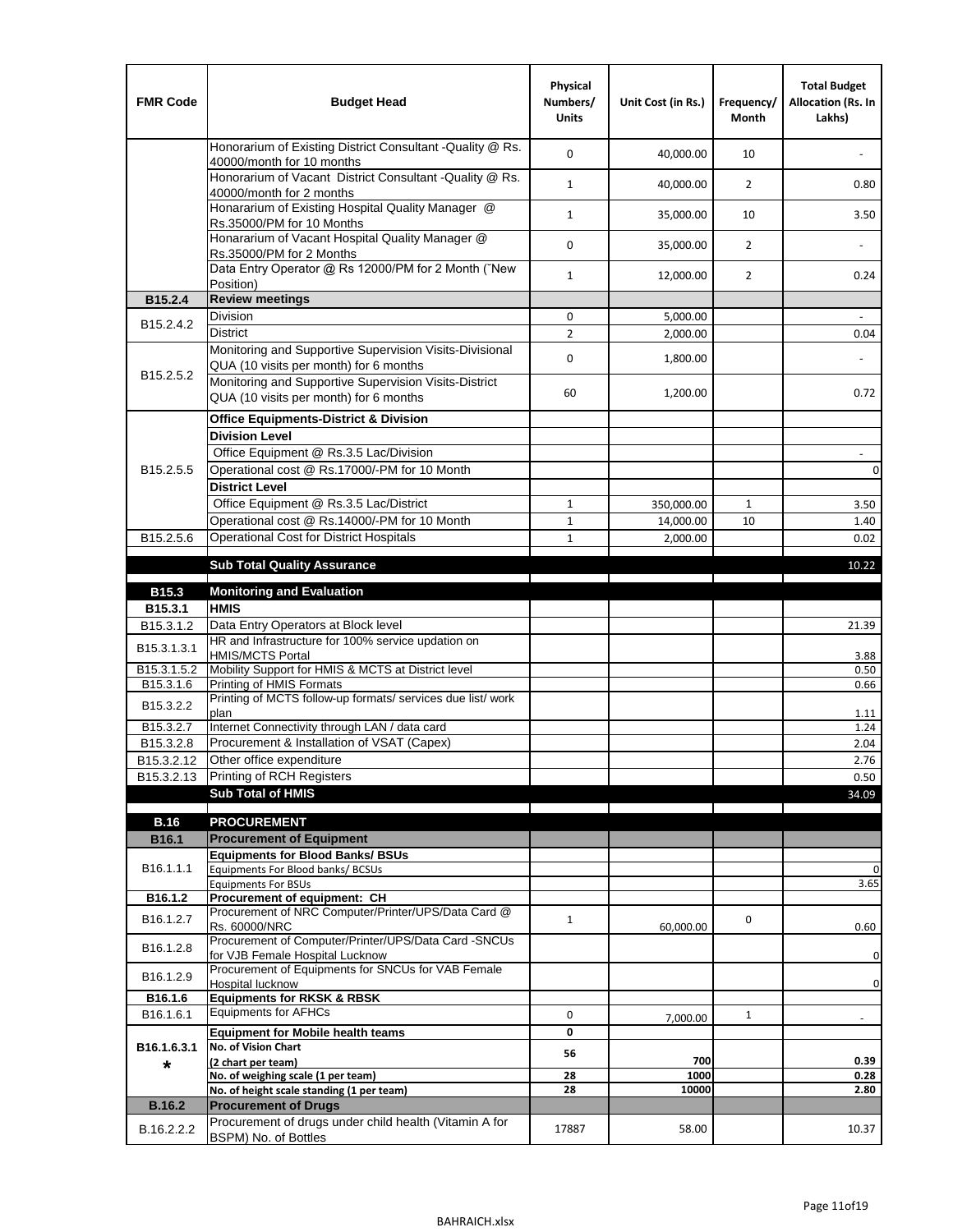| <b>FMR Code</b> | <b>Budget Head</b>                                                               | Physical<br>Numbers/<br>Units | Unit Cost (in Rs.) | Frequency/<br>Month | <b>Total Budget</b><br>Allocation (Rs. In<br>Lakhs) |
|-----------------|----------------------------------------------------------------------------------|-------------------------------|--------------------|---------------------|-----------------------------------------------------|
| B.16.2.4        | <b>Supplies for IMEP</b>                                                         |                               |                    |                     |                                                     |
| B.16.2.4.1      | Biomedical waste management - District level                                     |                               |                    |                     | 17.42                                               |
| B.16.2.4.2      | Biomedical waste management - CHC/PHC level                                      | 14                            | 13,109.00          | 12                  | 22.02                                               |
| B.16.2.4.3      | Cleaning/washing, house-keeping and laundry<br>management - District level       |                               |                    |                     | 27.99                                               |
| B.16.2.4.4      | Cleaning/washing, house-keeping and laundry<br>management - CHC/PHC level        |                               |                    |                     | 27.64                                               |
| B.16.2.4.7      | Cleanliness of Sub Centers for 6 months                                          | 310                           | 500.00             | 6                   | 9.30                                                |
| B.16.2.5.2      | Replenishment of ASHA Drug Kit<br>@300/ Working ASHA                             |                               |                    |                     | 8.33                                                |
| B.16.2.6        | <b>National Iron Plus Initiative (Drugs&amp;Supplies)</b>                        |                               |                    |                     |                                                     |
| B.16.2.6.1      | Children (6m - 60months)                                                         |                               |                    |                     |                                                     |
| B.16.2.6.1.a    | IFA Syrup (@Rs7.99paisa/50mlBottel)                                              | 423533                        | 7.99               |                     | 33.84                                               |
| B.16.2.6.2      | Children 5 - 10 years                                                            |                               |                    |                     |                                                     |
| B.16.2.6.2.a    | IFA tablet small Pink (45mg) @ Rs. 0.182 per tablet, 32 tablet per<br>child)     | 154164                        | 5.82               |                     | 8.98                                                |
| B.16.2.6.2.b    | <b>Albendazole Tablets</b>                                                       | 182854                        | 0.78               | 2                   | 2.85                                                |
| B.16.2.6.3      | <b>WIFS (10-19 years)</b>                                                        |                               |                    |                     |                                                     |
| B.16.2.6.3.a    | IFA Tablet large blue 100 mg tablet @ Rs. 1.41 per 10 tablet for 12<br>months    | 170305                        | 7.33               |                     | 12.48                                               |
|                 | <b>Albendazole Tablets</b>                                                       |                               |                    |                     |                                                     |
| B.16.2.6.3.b    | For Adolescent Girls and boys (School going)                                     | 77485                         | 0.78               | $\overline{2}$      | 1.21                                                |
|                 | For Adolescent Girls (out of School)                                             | 92820                         | 0.78               | $\overline{2}$      | 1.45                                                |
| B.16.2.7        | Drugs & supplies for RBSK                                                        |                               |                    |                     |                                                     |
| B.16.2.7.1      | Medicine for Mobile health team                                                  | 28                            | 5,000.00           |                     | 1.40                                                |
| <b>B.16.2.8</b> | Drugs & supplies for AYUSH                                                       | 36                            | 100,000.00         |                     | 36.00                                               |
| B.16.2.10       | Blood Bags for 93 functional Blood Bank                                          |                               |                    |                     | 2.37                                                |
|                 | For Diagnostics Kits for 93 functional blood bank                                |                               |                    |                     | 2.37                                                |
|                 | <b>Sub Total of Procurement</b>                                                  |                               |                    |                     | 233.76                                              |
|                 |                                                                                  |                               |                    |                     |                                                     |
| <b>B.18</b>     | <b>New Initiatives/ Strategic Interventions</b>                                  |                               |                    |                     |                                                     |
| <b>B.18.2</b>   | <b>Ca Cx Screening</b>                                                           |                               |                    |                     | 8.8                                                 |
|                 | 7+ Strategy                                                                      |                               |                    |                     |                                                     |
|                 | <b>Family Planning</b><br>No of District Level Govt. COT @ Rs.30000/month for 12 |                               |                    |                     |                                                     |
| B18.4           | month                                                                            | $\mathbf{1}$                  | 30,000.00          | 12                  | 3.60                                                |
|                 | Extra Incentive for Interval Sterilization @ Rs.260/case                         | 1589                          | 260.00             |                     | 4.13                                                |
|                 | Extra Incentive for NSV @ Rs.310/- case                                          | 10                            | 310.00             |                     | 0.03                                                |
|                 | <b>Sub Total of New Innitiatives</b>                                             |                               |                    |                     | 16.56                                               |
|                 |                                                                                  |                               |                    |                     |                                                     |
| <b>B22</b>      | <b>Support Services</b>                                                          |                               |                    |                     |                                                     |
|                 | <b>Support Strengthening NVBDCP</b>                                              |                               |                    |                     |                                                     |
|                 | Honorarium of Staff-At BRD Medical College                                       |                               |                    |                     | 0                                                   |
| B22.3           | Honorarium of Staff for 100 Bedded JE/AES Ward -At<br><b>BRD Medical College</b> |                               |                    |                     | 0                                                   |
|                 | Increament of Existing HR Catculated @ 5%                                        |                               |                    |                     | 0                                                   |
|                 | <b>Sub of Support Serveces</b>                                                   |                               |                    |                     |                                                     |
|                 |                                                                                  |                               |                    |                     |                                                     |
| <b>B.23</b>     | Other Expenditures (Power Backup, Convergence etc)                               |                               |                    |                     |                                                     |
| B.23.1          | POL for Generators - District level Hospitals                                    | $\overline{2}$                |                    | 12                  |                                                     |
| B.23.2          | POL for Generators - CHCs/PHCs                                                   | 14                            | 35,000.00          | 12                  | 8.40                                                |
|                 | <b>Sub Total of Power Backup</b>                                                 |                               | 17,500.00          |                     | 29.40<br>37.80                                      |
|                 |                                                                                  |                               |                    |                     |                                                     |
|                 | <b>Collaboration with Medical Colleges and Knowledge</b>                         |                               |                    |                     |                                                     |
| <b>B.24</b>     | partners                                                                         |                               |                    |                     |                                                     |
|                 |                                                                                  |                               |                    |                     |                                                     |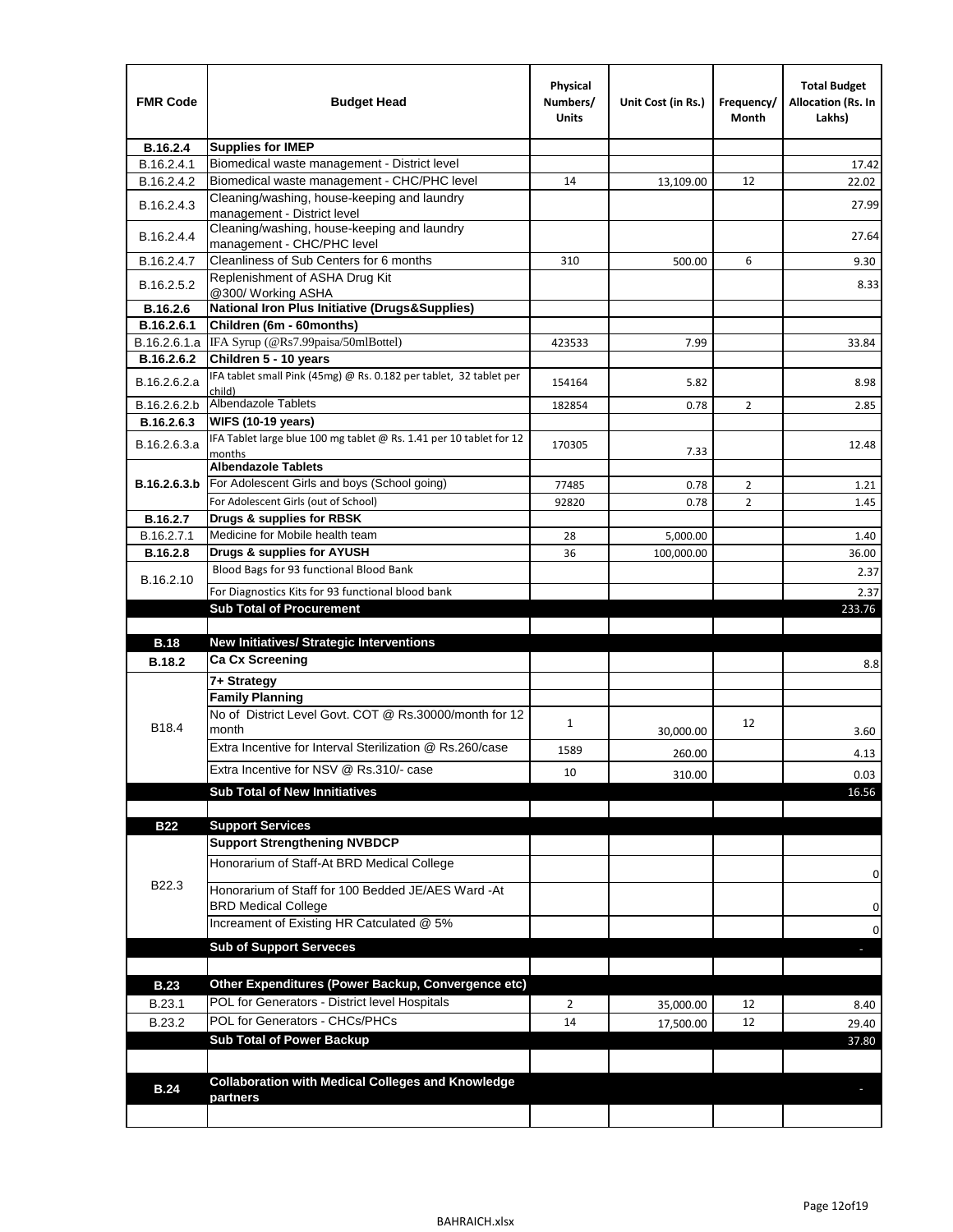| <b>FMR Code</b> | <b>Budget Head</b>                                                                                                                                                | Physical<br>Numbers/<br><b>Units</b> | Unit Cost (in Rs.) | Frequency/<br>Month | <b>Total Budget</b><br>Allocation (Rs. In<br>Lakhs) |
|-----------------|-------------------------------------------------------------------------------------------------------------------------------------------------------------------|--------------------------------------|--------------------|---------------------|-----------------------------------------------------|
| <b>B.25</b>     | National Programme for Prevention and control of                                                                                                                  |                                      |                    |                     |                                                     |
| B.25.1          | deafness<br><b>Recurring Grant-in-aid</b>                                                                                                                         |                                      |                    |                     |                                                     |
| B.25.1.3        | <b>Manpower at District level</b>                                                                                                                                 |                                      |                    |                     |                                                     |
| B.25.1.3.a      | ENT Surgeon @Rs.80,000/-pm                                                                                                                                        | 0                                    |                    |                     |                                                     |
| B.25.1.3.b      | Audiologist@Rs.30,000/-pm                                                                                                                                         | 2.1                                  |                    |                     | 2.10                                                |
| B.25.1.3.c      | Audiometric Assistant@Rs.15,000/-pm                                                                                                                               | 1.05                                 |                    |                     | 1.05                                                |
| B.25.1.3.d      | Instructor for Hearing Impaired Children @Rs.15,000/-pm                                                                                                           | 1.05                                 |                    |                     | 1.05                                                |
| B.25.2          | Non recurring Grant-in-aid                                                                                                                                        |                                      |                    |                     |                                                     |
| B.25.2.1        | Training@Rs.10 lakh/ Distt. for 7 level training                                                                                                                  | 2                                    |                    |                     | 2.00                                                |
| B.25.2.1.b      | District Hospital @Rs.20 lakh/Distt.                                                                                                                              | 0                                    |                    |                     |                                                     |
| B.25.2.1.c      | CHC/Sub-Divisional Hospital @Rs.50,000/- Kit                                                                                                                      | 0                                    |                    |                     |                                                     |
| B.25.2.1.d      | PHC@RS.15,000/- kit                                                                                                                                               | 0                                    |                    |                     |                                                     |
|                 |                                                                                                                                                                   |                                      |                    |                     |                                                     |
|                 | National Programme for Prevention and control of<br>deafness                                                                                                      |                                      |                    |                     | 6.20                                                |
|                 |                                                                                                                                                                   |                                      |                    |                     |                                                     |
| <b>B.29</b>     | National Programme for Prevention and Control of<br><b>Flurosis</b>                                                                                               |                                      |                    |                     |                                                     |
| B.29.2.1        | <b>Honorarium of Consultant</b>                                                                                                                                   | 0                                    | 40,000.00          | 6                   |                                                     |
|                 | Honorarium of Lab Technician                                                                                                                                      | 0                                    |                    | 6                   |                                                     |
|                 | Health Education and Publicity                                                                                                                                    |                                      | 11,000.00          |                     |                                                     |
| B.29.2.2        |                                                                                                                                                                   |                                      |                    |                     |                                                     |
| B.29.2.4        | Medical Management including treatment Surgery and<br>rehab-supplumetation of vitamins & minrals                                                                  |                                      |                    |                     |                                                     |
|                 | <b>Sub Total of Flurisis</b>                                                                                                                                      |                                      |                    |                     | ы                                                   |
|                 |                                                                                                                                                                   |                                      |                    |                     |                                                     |
|                 |                                                                                                                                                                   |                                      |                    |                     |                                                     |
|                 |                                                                                                                                                                   |                                      |                    |                     |                                                     |
|                 | <b>Total of Mission Flexipool</b>                                                                                                                                 |                                      |                    |                     | 1,438.92                                            |
|                 |                                                                                                                                                                   |                                      |                    |                     |                                                     |
| C               | <b>IMMUNISATION</b>                                                                                                                                               |                                      |                    |                     |                                                     |
| C.1             | RI strengthening project (Review meeting, Mobility                                                                                                                |                                      |                    |                     |                                                     |
| C.1.a           | support. Outreach services etc)<br>Mobility Support for supervision for distict level officers.                                                                   | $\mathbf{1}$                         | 250,000.00         |                     | 2.50                                                |
| C.1.c           | Printing and dissemination of Immunization cards, tally<br>sheets, monitoring forms etc.                                                                          | 145054                               | 10.00              |                     | 14.51                                               |
| C.1.e           | Quarterly review meetings exclusive for RI at district level<br>with Block MOs, CDPO, and other stake holders                                                     | 56                                   | 500.00             |                     | 0.28                                                |
| C.1.f           | Quarterly review meetings exclusive for RI at block                                                                                                               | 8808                                 | 75.00              |                     | 6.61                                                |
| C.1.g           | Focus on slum & underserved areas in urban<br>areas/alternative vaccinator for slums (only where regular<br>ANM under NUHM not engaged) Rs. 450/- per session for | 36                                   | 2,100.00           |                     | 0.76                                                |
| C.1.h           | 4 session and Rs. 300/- contingency.<br>Mobilization of children through ASHA or other mobilizers                                                                 | 33792                                | 150.00             |                     | 50.69                                               |
| C.1.i           | Alternative vaccine delivery in hard to reach areas                                                                                                               | 6612                                 | 150.00             |                     | 9.92                                                |
| $C.1$ .         | Alternative Vaccine Deliery in other areas                                                                                                                        | 27180                                | 75.00              |                     | 20.39                                               |
| C.1.k           | To develop microplan at sub-centre level                                                                                                                          | 345                                  | 100.00             |                     | 0.35                                                |
| C.1.1           | For consolidation of micro plans at block level/PHC @ Rs.<br>1000/- and District level @ Rs.2000/-                                                                |                                      |                    |                     | 0.16                                                |
| C.1.m           | POL for vaccine delivery from State to district and from<br>district to PHC/CHCs                                                                                  | $\mathbf{1}$                         | 150,000.00         |                     | 1.50                                                |
| C.1.n           | Consumables for computer including provision for internet<br>access                                                                                               | $\mathbf{1}$                         | 400.00             | 12                  | 0.05                                                |
| C.1.o           | Red/Black plastic bags etc.                                                                                                                                       | 33792                                | 6.00               |                     | 2.03                                                |
| C.1.p<br>C.1.q  | Hub Cutter/Bleach/Hypochlorite solution/ Twin bucket @<br>Rs. 1200/- for 2 Buckets<br><b>Safety Pits</b>                                                          | 16<br>10                             | 1,200.00           |                     | 0.19<br>0.53                                        |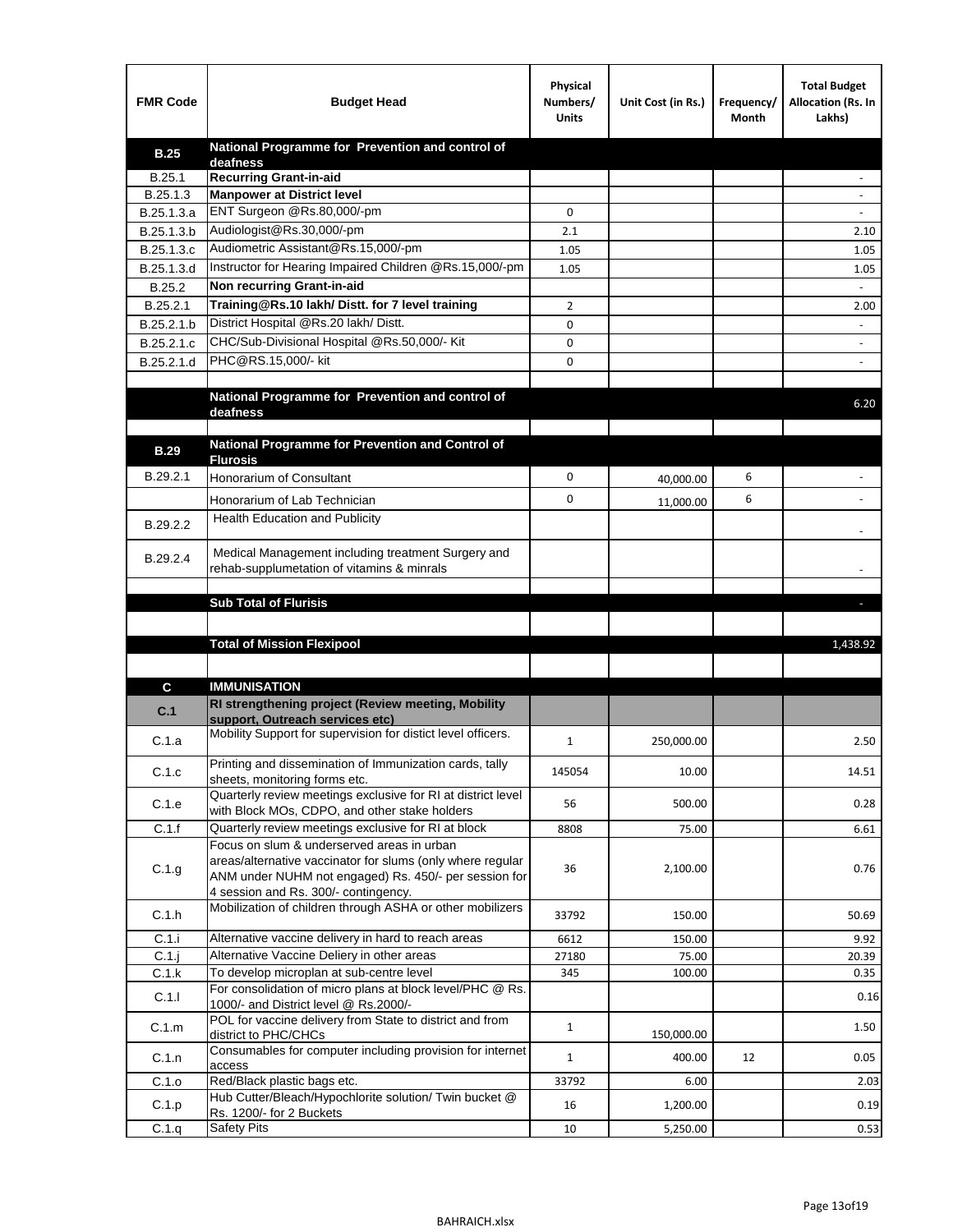| <b>FMR Code</b> | <b>Budget Head</b>                                                                                                    | Physical<br>Numbers/<br><b>Units</b> | Unit Cost (in Rs.) | Frequency/<br>Month | <b>Total Budget</b><br>Allocation (Rs. In<br>Lakhs) |
|-----------------|-----------------------------------------------------------------------------------------------------------------------|--------------------------------------|--------------------|---------------------|-----------------------------------------------------|
|                 | <b>State specific requirement</b>                                                                                     |                                      |                    |                     |                                                     |
|                 | Funds for annual maintenance operation of WIC/WIF at                                                                  | 0                                    | 40,000.00          |                     | 0.00                                                |
|                 | state and division level                                                                                              |                                      |                    |                     |                                                     |
|                 | Electricity bill for WIC/WIF at state and division level                                                              | 0                                    | 100,000.00         |                     | 0.00                                                |
| C.1.r           | POL for generators & operational expenses at divisional<br>vaccine storage and state vaccine store                    | 0                                    | 200,000.00         |                     | 0.00                                                |
|                 | POL for generators & operational expenses at district                                                                 |                                      |                    |                     |                                                     |
|                 | level vaccine storage points and other cold chain points                                                              | 1                                    | 120,000.00         |                     | 1.20                                                |
|                 |                                                                                                                       |                                      |                    |                     |                                                     |
|                 | <b>AEFI Kits</b>                                                                                                      |                                      |                    |                     | 0.17                                                |
| C.1.s           | Teeka Express Operational Cost                                                                                        |                                      |                    |                     |                                                     |
| C.2             | <b>Salary of Contractual Staffs</b><br>Honorarium for Computer Assistants support for District                        |                                      |                    |                     |                                                     |
| C.2.2           | level                                                                                                                 | $\mathbf{1}$                         | 12,127.00          | 12                  | 1.46                                                |
| C.3             | <b>Training under Immunisation</b>                                                                                    |                                      |                    |                     |                                                     |
|                 | District level Orientation training including Hep B, Measles                                                          |                                      |                    |                     |                                                     |
|                 | & JE(wherever required) for 2 days ANM, Multi Purpose                                                                 |                                      |                    |                     |                                                     |
| C.3.1           | Health Worker (Male), LHV, Health Assistant<br>(Male/Female), Nurse MidWives, BEEs & other staff (as                  | 10                                   | 46,200.00          |                     | 4.62                                                |
|                 | per RCH norms)                                                                                                        |                                      |                    |                     |                                                     |
|                 | Three day training including Hep B, Measles & JE                                                                      |                                      |                    |                     |                                                     |
| C.3.2           | (wherever required) of Medical Officers of RI using                                                                   | 0                                    | 65,600.00          |                     | 0.00                                                |
|                 | revised MO training module)                                                                                           |                                      |                    |                     |                                                     |
| C.3.4           | Two days cold chain handlers training for block level cold<br>chain hadlers by State and district cold chain officers | 0.00                                 |                    |                     | 0.29                                                |
|                 |                                                                                                                       |                                      |                    |                     |                                                     |
| C.3.5           | One day training of block level data handlers by DIOs and                                                             | 16                                   | 500.00             |                     | 0.08                                                |
|                 | District cold chain officer                                                                                           |                                      |                    |                     |                                                     |
|                 | <b>Cold chain maintenance</b>                                                                                         |                                      |                    |                     |                                                     |
| C.4             | Cold chain maintenance for CHC/PHC @ Rs. 750/- per<br>unit                                                            | 18                                   | 750.00             |                     | 0.14                                                |
|                 | Cold chain maintenance for District level @ Rs. 15000/-                                                               | $\mathbf{1}$                         |                    |                     | 0.15                                                |
|                 | per district                                                                                                          |                                      | 15,000.00          |                     |                                                     |
| C.5             | <b>ASHA Incentive</b>                                                                                                 | 74898                                | 150                |                     | 112.347                                             |
|                 | Mobility support for outreach areas for 25 disdtricts                                                                 |                                      |                    |                     | 26.11                                               |
|                 | Mobility support for HRG/ construction sites<br>Sub Total of RI                                                       |                                      |                    |                     |                                                     |
|                 |                                                                                                                       |                                      |                    |                     | 256.99666                                           |
|                 | National Iodine Deficiency Disorders Control                                                                          |                                      |                    |                     |                                                     |
| D               | Programme (NIDDCP)                                                                                                    |                                      |                    |                     |                                                     |
| D.3             | <b>Health Education and Publicity</b>                                                                                 |                                      |                    |                     | 0.10                                                |
|                 |                                                                                                                       |                                      |                    |                     |                                                     |
|                 | <b>GRAND TOTAL (A+B+C+D)</b>                                                                                          |                                      |                    |                     | 4,827.44                                            |
|                 | <b>National Disease Control Programme (NDCP)</b>                                                                      |                                      |                    |                     |                                                     |
|                 |                                                                                                                       |                                      |                    |                     |                                                     |
|                 | <b>INTEGRATED DISEASE SURVEILLANCE</b>                                                                                |                                      |                    |                     |                                                     |
| E               | <b>PROGRAMME (IDSP)</b>                                                                                               |                                      |                    |                     |                                                     |
| E.1             | <b>REMUNERATION FOR CONTRACTUAL HUMAN</b>                                                                             |                                      |                    |                     |                                                     |
|                 | <b>RESOURCE</b><br><b>District Epidemiologists</b>                                                                    |                                      |                    |                     |                                                     |
| E.1.9<br>E.1.10 | District Microbiologist at District labs                                                                              |                                      |                    |                     | 6.30                                                |
| E.1.11          | District Data Manager                                                                                                 |                                      |                    |                     | 2.69                                                |
| E.1.12          | Data Entry Operator*                                                                                                  |                                      |                    |                     | 1.51                                                |
| E.1.13          | Others if any (pl specify)                                                                                            |                                      |                    |                     |                                                     |
| E.2             | <b>TRAINING</b>                                                                                                       |                                      |                    |                     |                                                     |
|                 | Training at State/District Level (1 batch = 20                                                                        |                                      |                    |                     |                                                     |
|                 | participants)                                                                                                         |                                      |                    |                     | $\overline{\phantom{a}}$                            |
| E.2.3           | Hospital Pharmacists/Nurses Training (1 day)                                                                          |                                      |                    |                     | 0.45                                                |
| E.3             | <b>LABORATORY SUPPORT</b><br><b>District Public Health Laboratory Strengthening</b>                                   |                                      |                    |                     |                                                     |
|                 |                                                                                                                       |                                      |                    |                     | $\overline{\phantom{a}}$                            |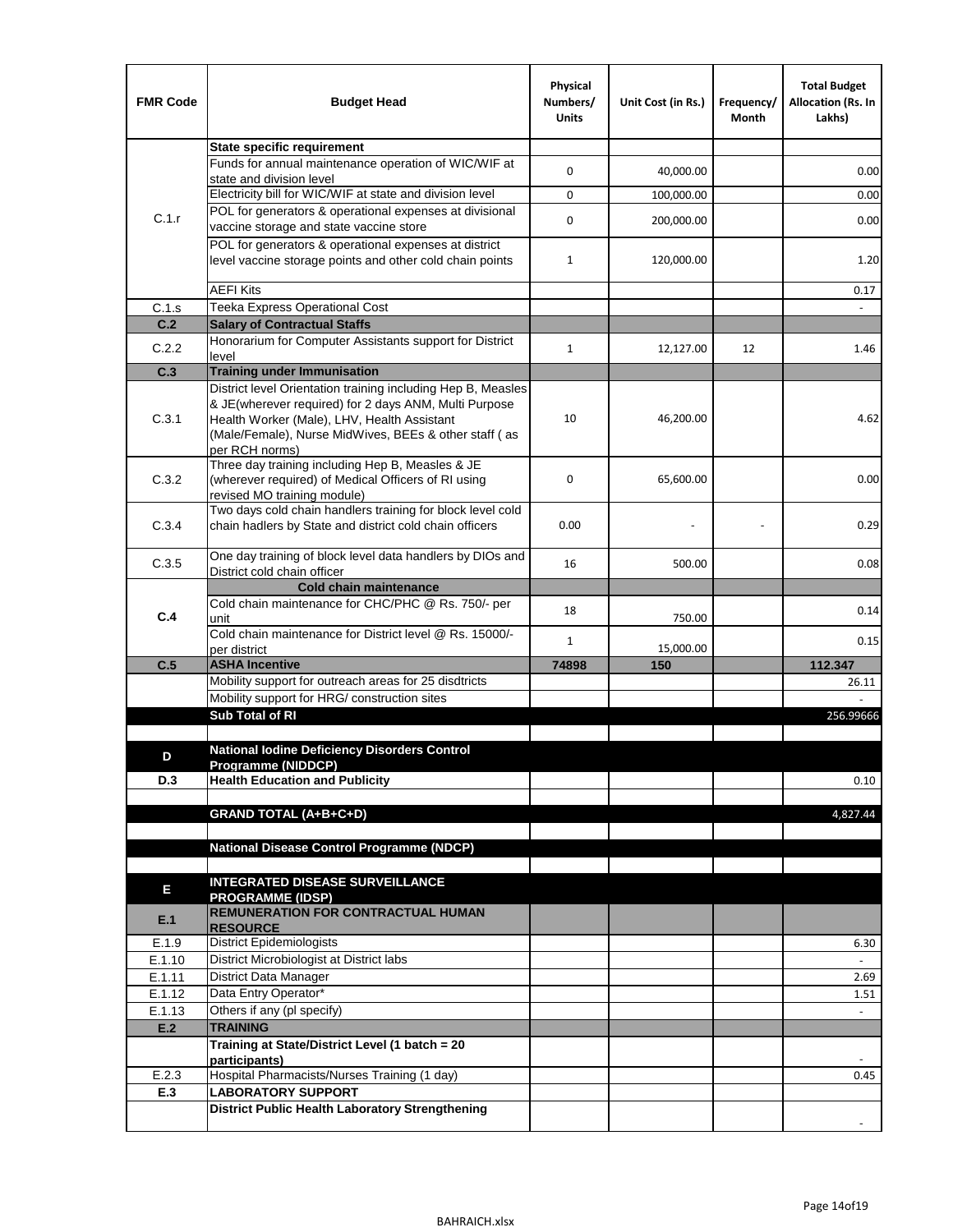| <b>FMR Code</b> | <b>Budget Head</b>                                                                                                                                                                                                                                | Physical<br>Numbers/<br><b>Units</b> | Unit Cost (in Rs.) | Frequency/<br><b>Month</b> | <b>Total Budget</b><br>Allocation (Rs. In<br>Lakhs) |
|-----------------|---------------------------------------------------------------------------------------------------------------------------------------------------------------------------------------------------------------------------------------------------|--------------------------------------|--------------------|----------------------------|-----------------------------------------------------|
| E.3.5           | Expenses on account of consumables, operating<br>expenses, office expenses, transport of samples,<br>miscellaneous etc.                                                                                                                           |                                      |                    |                            |                                                     |
| E.4             | <b>OPERATIONAL COSTS</b>                                                                                                                                                                                                                          |                                      |                    |                            |                                                     |
| E.4.1           | MOBILITY: Travel Cost, POL, mobility cost at SSU & DSU<br>on need basis                                                                                                                                                                           |                                      |                    |                            | 0.80                                                |
| E.4.2           | Office expenses on telephone, fax, Broadband Expenses,<br>Weekly Alert Bulletin/Annual Disease Surveillance report,<br>minor repairs and AMC of IT/office equipment supplied<br>under IDSP, Meetings and other miscellenious<br>expenditures etc. |                                      |                    |                            | 2.10                                                |
|                 | Sub Total of IDSP                                                                                                                                                                                                                                 |                                      |                    |                            | 13.85                                               |
|                 |                                                                                                                                                                                                                                                   |                                      |                    |                            |                                                     |
| F               | <b>NVBDCP</b>                                                                                                                                                                                                                                     |                                      |                    |                            |                                                     |
| F.1.1           | <b>Malaria</b>                                                                                                                                                                                                                                    |                                      |                    |                            |                                                     |
| F.1.1.a         | <b>Contractual Payments</b>                                                                                                                                                                                                                       |                                      |                    |                            |                                                     |
| F.1.1.a.i       | <b>MPW</b> contractual                                                                                                                                                                                                                            |                                      |                    |                            |                                                     |
| F.1.1.a.iv      | District VBD Consultant 18 nos. (Non-Project States) @ Rs<br>22895 pm.for 6 months (Rs 1.37 lakhs per consulatant per<br>year)                                                                                                                    |                                      |                    |                            | $\overline{\phantom{a}}$                            |
| F.1.1.a.vii     | VBD Consultant 1 no. (preferably entomologist) @ Rs 22500<br>p.m. for 6 months                                                                                                                                                                    |                                      |                    |                            |                                                     |
| F.1.1.b         | <b>ASHA Incentive</b>                                                                                                                                                                                                                             |                                      |                    |                            | 1.00                                                |
| F.1.1.c         | <b>Operational Cost</b>                                                                                                                                                                                                                           |                                      |                    |                            | $\overline{\phantom{a}}$                            |
| F.1.1.c.ii      | Operational cost for IRS                                                                                                                                                                                                                          |                                      |                    |                            | 0.10                                                |
| F.1.1.e         | <b>IEC/BCC</b>                                                                                                                                                                                                                                    |                                      |                    |                            | 0.98                                                |
| F.1.1.f         | PPP / NGO and Intersectoral Convergence                                                                                                                                                                                                           |                                      |                    |                            | 0.20                                                |
| F.1.1.g         | <b>Training / Capacity Building</b>                                                                                                                                                                                                               |                                      |                    |                            | 1.10                                                |
| F.1.1.h         | <b>Zonal Entomological units</b>                                                                                                                                                                                                                  |                                      |                    |                            | $\blacksquare$                                      |
|                 | <b>Sub total of Malaria</b>                                                                                                                                                                                                                       |                                      |                    |                            | 3.38                                                |
| F.1.2           | Dengue & Chikungunya                                                                                                                                                                                                                              |                                      |                    |                            |                                                     |
| F.1.2.a         | Strengthening surveillance (As per GOI approval)                                                                                                                                                                                                  |                                      |                    |                            |                                                     |
| F.1.2.a(i)      | Apex Referral Labs recurrent                                                                                                                                                                                                                      |                                      |                    |                            | $\overline{\phantom{a}}$                            |
| F.1.2.a(ii)     | Sentinel surveillance Hospital recurrent                                                                                                                                                                                                          |                                      |                    |                            | $\overline{\phantom{a}}$                            |
| F.1.2.f         | Vector Control, environmental management & fogging<br>machine                                                                                                                                                                                     |                                      |                    |                            |                                                     |
|                 | Dengue & Chikungunya                                                                                                                                                                                                                              |                                      |                    |                            |                                                     |
|                 |                                                                                                                                                                                                                                                   |                                      |                    |                            |                                                     |
| F.1.4           | Lymphatic Filariasis<br>State Task Force, State Technical Advisory Committee meeting,                                                                                                                                                             |                                      |                    |                            |                                                     |
|                 | printing of forms/registers, mobility support, district                                                                                                                                                                                           |                                      |                    |                            |                                                     |
|                 | coordination meeting, sensitization of media etc., morbidity                                                                                                                                                                                      |                                      |                    |                            |                                                     |
| F.1.4.a         | management, monitoring & supervision and mobility support                                                                                                                                                                                         |                                      |                    |                            |                                                     |
|                 | for Rapid Response Team and contingency support<br>(16                                                                                                                                                                                            |                                      |                    |                            |                                                     |
|                 | districts only)                                                                                                                                                                                                                                   |                                      |                    |                            |                                                     |
| F.1.4.b         | Microfilaria Survey (16 districts only)                                                                                                                                                                                                           |                                      |                    |                            |                                                     |
| F.1.4.c         | Monitoring & Evaluation (Post MDA assessment by medical<br>colleges (Govt. & private)/ICMR institutions ) (16 districts only)                                                                                                                     |                                      |                    |                            |                                                     |
|                 |                                                                                                                                                                                                                                                   |                                      |                    |                            |                                                     |
| F.1.4.d         | Training/sensitization of district level officers on ELF and drug<br>distributors including peripheral health workers(16 districts                                                                                                                |                                      |                    |                            |                                                     |
|                 | only)                                                                                                                                                                                                                                             |                                      |                    |                            |                                                     |
|                 | Specific IEC/BCC at state, district, PHC, Sub-centre and village                                                                                                                                                                                  |                                      |                    |                            |                                                     |
| F.1.4.e         | level including VHSC/GKs for community mobilization efforts to<br>realize the desired drug compliance of 85% during MDA (16                                                                                                                       |                                      |                    |                            |                                                     |
|                 | districts only)<br>Honorarium for Drug Distribution including ASHAs and                                                                                                                                                                           |                                      |                    |                            |                                                     |
| F.1.4.f         | supervisors involved in MDA<br>(16 districts only)                                                                                                                                                                                                |                                      |                    |                            |                                                     |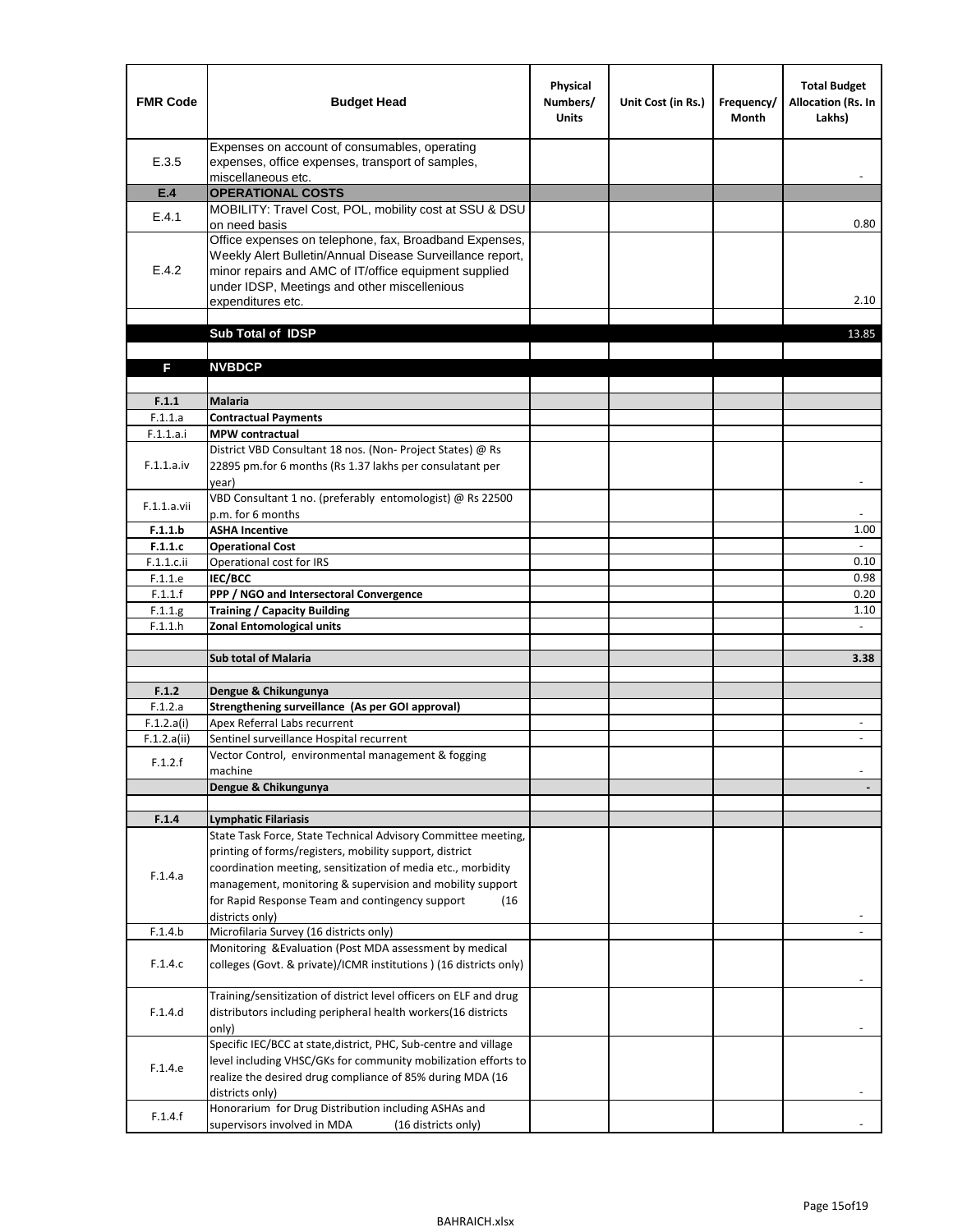| <b>FMR Code</b> | <b>Budget Head</b>                                                                                       | Physical<br>Numbers/<br><b>Units</b> | Unit Cost (in Rs.)                                                                                                   | Frequency/<br>Month            | <b>Total Budget</b><br>Allocation (Rs. In<br>Lakhs) |
|-----------------|----------------------------------------------------------------------------------------------------------|--------------------------------------|----------------------------------------------------------------------------------------------------------------------|--------------------------------|-----------------------------------------------------|
| F.1.4.g.        | Verification and validation for stoppage of MDA in LF endemic<br>districts (17 Districts)                |                                      |                                                                                                                      |                                |                                                     |
| F.1.4.g.i       | a) Additional MF Survey                                                                                  |                                      |                                                                                                                      |                                |                                                     |
| F.1.4.g.ii      | b) ICT Survey                                                                                            |                                      |                                                                                                                      |                                |                                                     |
| $F.1.4.g.$ iii  | c) ICT Cost                                                                                              |                                      |                                                                                                                      |                                |                                                     |
| F.1.4.h         | Verification of LF endemicity in non-endemic districts (24<br>Districts)                                 |                                      |                                                                                                                      |                                |                                                     |
| F.1.4.h.i       | a) Lymphoedema & Hydrocele Survey                                                                        |                                      |                                                                                                                      |                                | 0.20                                                |
|                 | <b>Lymphatic Filariasis</b>                                                                              |                                      |                                                                                                                      |                                | 0.20                                                |
|                 |                                                                                                          |                                      |                                                                                                                      |                                |                                                     |
| F.1.5           | Kala-azar                                                                                                |                                      |                                                                                                                      |                                |                                                     |
| F.1.5           | Case search/ Camp Approach                                                                               |                                      |                                                                                                                      |                                | $\overline{\phantom{a}}$                            |
| F.1.5.a         | Spray Pumps & accessories                                                                                |                                      |                                                                                                                      |                                | ٠                                                   |
| F.1.5.b         | Operational cost for spray including spray wages                                                         |                                      |                                                                                                                      |                                |                                                     |
| F.1.5.c         | Mobility/POL/supervision                                                                                 |                                      |                                                                                                                      |                                | $\blacksquare$                                      |
| F.1.5.d         | Monitoring & Evaluation                                                                                  |                                      |                                                                                                                      |                                | $\overline{\phantom{a}}$                            |
| F.1.5.e         | Training for spraying                                                                                    |                                      |                                                                                                                      |                                | $\overline{\phantom{m}}$                            |
| F.1.5.f         | IEC/BCC/Advocacy                                                                                         |                                      |                                                                                                                      |                                |                                                     |
| F.1.5.g         | Incentive to ASHA                                                                                        |                                      |                                                                                                                      |                                | $\overline{\phantom{a}}$                            |
| F.1.5.h         | Loss of Wages                                                                                            |                                      |                                                                                                                      |                                | $\overline{\phantom{a}}$                            |
| F.1.5.i         | Free Diet                                                                                                |                                      |                                                                                                                      |                                |                                                     |
|                 |                                                                                                          |                                      |                                                                                                                      |                                |                                                     |
|                 | Kala-azar                                                                                                |                                      |                                                                                                                      |                                |                                                     |
| F.6             | Cash grant for decentralized commodities                                                                 |                                      |                                                                                                                      |                                | 5.00                                                |
|                 |                                                                                                          |                                      |                                                                                                                      |                                |                                                     |
|                 | Sub Total of NVB DCP                                                                                     |                                      | <u> Tanzania de la contrada de la contrada de la contrada de la contrada de la contrada de la contrada de la con</u> | the property of the control of | 8.58                                                |
| G               | <b>NLEP</b>                                                                                              |                                      |                                                                                                                      |                                |                                                     |
| G 1.            | Improved early case detection                                                                            |                                      |                                                                                                                      |                                |                                                     |
| G 1.1           | Incentive to ASHA                                                                                        |                                      |                                                                                                                      |                                |                                                     |
|                 | Incentive for Case detection by ASHA/AWW/Volunteers                                                      |                                      |                                                                                                                      |                                |                                                     |
|                 | etc.diagnosis @ Rs. 250 per case                                                                         | 959                                  | 250.00                                                                                                               |                                | 2.40                                                |
|                 | Incentive for timely cure of MB cases @ Rs. 600 per case                                                 | 77                                   | 600.00                                                                                                               |                                | 0.46                                                |
|                 | Incentive for timely cure of PB cases @ Rs. 400 per case                                                 | 115                                  | 400.00                                                                                                               |                                | 0.46                                                |
| G1.1 a          | Sensitization of ASHA                                                                                    | 500                                  | 100.00                                                                                                               |                                | 0.50                                                |
| G <sub>2</sub>  | <b>Improved case management</b>                                                                          |                                      |                                                                                                                      |                                |                                                     |
|                 | DPMR Services, (MCR footwear, Aids and appliances,<br>Welfare allowance to BPL patients for RCS, Support |                                      |                                                                                                                      |                                |                                                     |
|                 | to govt. institutions for RCS)                                                                           |                                      |                                                                                                                      |                                |                                                     |
|                 | Cost of MCR / Protective footwear@ Rs.300/-                                                              | 300                                  | 300.00                                                                                                               |                                | 0.90                                                |
| G 2.1           | Amount for Aids/ appliances/ self care kits/ patient welfare<br>items etc.                               |                                      |                                                                                                                      |                                | 0.17                                                |
|                 | Patients for RCS to be paid welfare allowance @ Rs. 8000/-                                               | 0                                    | 8,000.00                                                                                                             |                                |                                                     |
|                 | No. of RCS to be paid for as Support to govt. institutions for<br>RCS @5000/-                            | 0                                    | 5,000.00                                                                                                             |                                |                                                     |
| G 2.2           | Urban L:eprosy Control, (Mega city - 0, Medium city (1) -<br>3 , Med. City (2)-1 Township -19)           |                                      |                                                                                                                      |                                | 1.14                                                |
| G 2.3           | Material & Supplies                                                                                      |                                      |                                                                                                                      |                                | $\blacksquare$                                      |
|                 | Supportive drugs                                                                                         |                                      |                                                                                                                      |                                | 0.75                                                |
| G 2.3.i         | Lab. reagents & equipments                                                                               |                                      |                                                                                                                      |                                | 0.05                                                |
|                 | Printing works                                                                                           |                                      |                                                                                                                      |                                | 0.20                                                |
| G <sub>3</sub>  | <b>Stigma Reduced</b>                                                                                    |                                      |                                                                                                                      |                                |                                                     |
|                 | Mass media, Outdoor media, Rural media, Advocacy                                                         |                                      |                                                                                                                      |                                |                                                     |
| G 3.1           | media                                                                                                    |                                      |                                                                                                                      |                                | 0.98                                                |
| G 5.            | Monitoring, Supervision and Evaluation System<br>improved                                                |                                      |                                                                                                                      |                                |                                                     |
| G 5.1           | <b>Travel Cost and Review Meeting</b>                                                                    |                                      |                                                                                                                      |                                |                                                     |
| G 5.1.ii        | travel expenses - Contractual Staff at District level                                                    |                                      |                                                                                                                      |                                | 0.07                                                |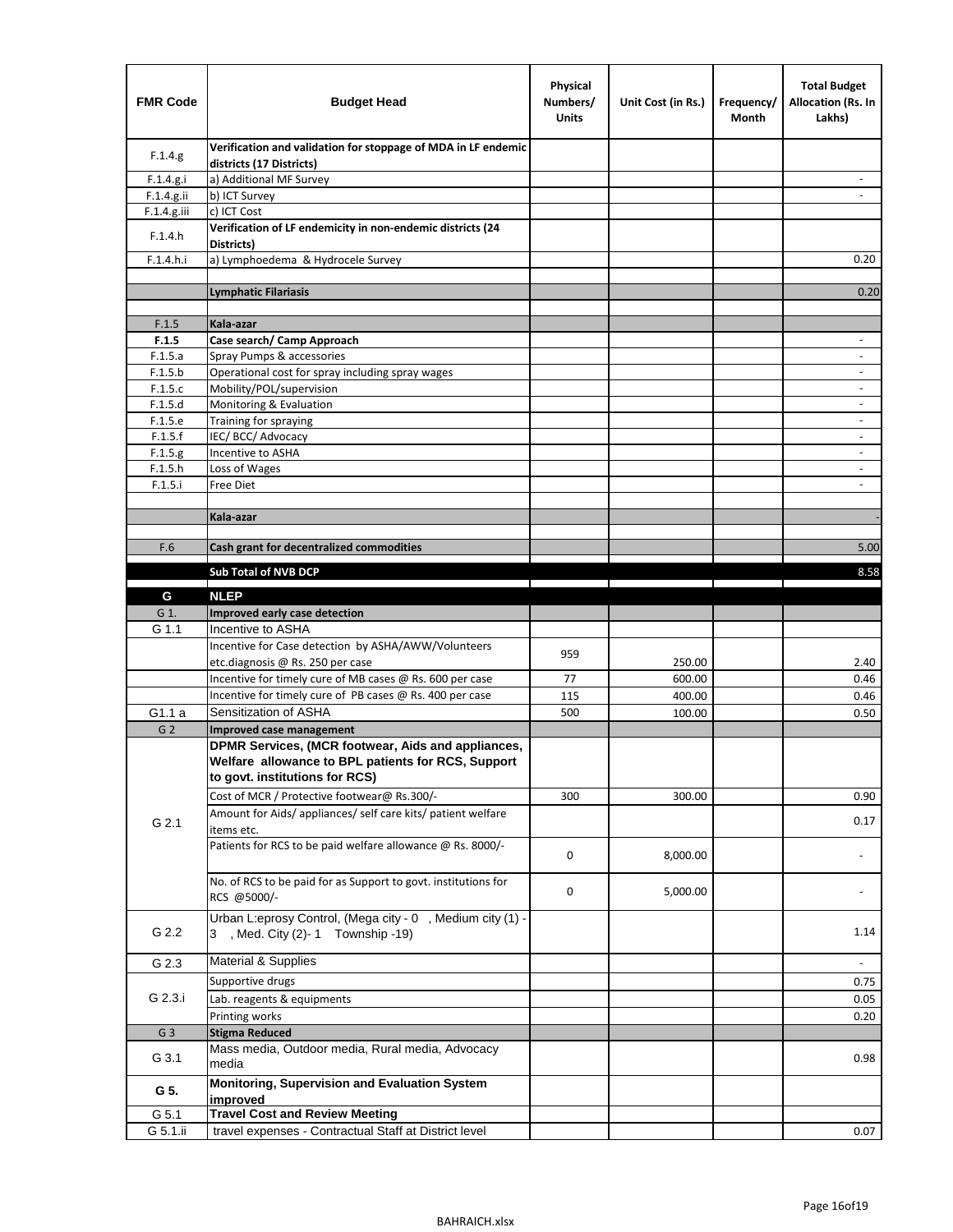| <b>FMR Code</b> | <b>Budget Head</b>                                                                                              | Physical<br>Numbers/<br><b>Units</b> | Unit Cost (in Rs.) | Frequency/<br>Month | <b>Total Budget</b><br>Allocation (Rs. In<br>Lakhs) |
|-----------------|-----------------------------------------------------------------------------------------------------------------|--------------------------------------|--------------------|---------------------|-----------------------------------------------------|
| G 5.2           | <b>Office Operation &amp; Maintenance</b>                                                                       |                                      |                    |                     |                                                     |
| G 5.2.i         | Office operation - State Cell                                                                                   |                                      |                    |                     |                                                     |
| G 5.2.ii        | Office operation - District Cell                                                                                |                                      |                    |                     | 0.35                                                |
| G 5.2 .iii      | Office equipment maint. State                                                                                   |                                      |                    |                     |                                                     |
| G 5.4           | <b>Vehicle Hiring and POL</b>                                                                                   |                                      |                    |                     |                                                     |
| G 5.4.ii        | <b>District Cell</b>                                                                                            |                                      |                    |                     | 0.30                                                |
| G 6.2           | <b>Contractual Staff at Disrrict &amp; block level</b>                                                          |                                      |                    |                     |                                                     |
|                 | <b>District Leprosy Consultant</b>                                                                              | 1                                    | 33,000.00          | 12                  | 3.96                                                |
| G 6.2.ii        | Physio Therapist                                                                                                | 1                                    | 27,500.00          | 12                  | 3.30                                                |
|                 | Contractual Staff Para Medical Worker, (PMW @ 17600pm)                                                          | 0                                    | 17,600.00          | 12                  | $\overline{\phantom{a}}$                            |
| G 7.            | <b>Others</b>                                                                                                   |                                      |                    |                     |                                                     |
| G 7.1           | Travel expenses for regular staff for specific programme /<br>training need, awards etc                         |                                      |                    |                     | 0.16                                                |
|                 | HR increment calculated $@$ 5% for above approvals                                                              |                                      |                    |                     | 0.36                                                |
|                 | Sub Total NLEP                                                                                                  |                                      |                    |                     | 16.51                                               |
|                 |                                                                                                                 |                                      |                    |                     |                                                     |
| н               | <b>RNTCP</b>                                                                                                    |                                      |                    |                     |                                                     |
| H.1             | Civil Works                                                                                                     |                                      |                    |                     | 3.80                                                |
| H.2             | Laboratory Materials                                                                                            |                                      |                    |                     | 11.57                                               |
| H.3             | Honorarium/Counselling Charges                                                                                  |                                      |                    |                     | 36.86                                               |
| H.4             | <b>ACSM</b>                                                                                                     |                                      |                    |                     | 6.15                                                |
| H.5             | <b>Equipment Maintenance</b>                                                                                    |                                      |                    |                     | 0.45                                                |
| H.6             | Training                                                                                                        |                                      |                    |                     | 6.67                                                |
| H.7             | Vehicle Operation(POL & Manitainance)                                                                           |                                      |                    |                     | 5.15                                                |
| H.8             | Vehicle hiring                                                                                                  |                                      |                    |                     | 13.33                                               |
| H.9             | Public Private Mix(PP/NGO Support)                                                                              |                                      |                    |                     | 5.68                                                |
| H.10            | <b>Medical Colleges</b>                                                                                         |                                      |                    |                     | ÷,                                                  |
| H.11            | Office Operation (Miscellaneous)                                                                                |                                      |                    |                     | 3.54                                                |
| H.12            | <b>Contractual Services</b>                                                                                     |                                      |                    |                     | 64.38                                               |
| H.13            | Printing                                                                                                        |                                      |                    |                     | 2.95                                                |
| H.15            | Procurement of Drugs                                                                                            |                                      |                    |                     | 1.74                                                |
| H.16            | Procurement of Vehicles                                                                                         |                                      |                    |                     | 3.90                                                |
| H.17            | Procurement of Equipments                                                                                       |                                      |                    |                     | 0.75                                                |
| H.18            | Patient Support & Transportation Charges                                                                        |                                      |                    |                     | 9.35                                                |
| H.19            | Supervision and Monitoring                                                                                      |                                      |                    |                     | 8.89                                                |
|                 | <b>Grand Total</b>                                                                                              |                                      |                    |                     | 185.17                                              |
|                 |                                                                                                                 |                                      |                    |                     |                                                     |
|                 | <b>Total of NDCP</b>                                                                                            |                                      |                    |                     | 224.10                                              |
|                 |                                                                                                                 |                                      |                    |                     |                                                     |
|                 |                                                                                                                 |                                      |                    |                     |                                                     |
|                 | Non Communicable Disease Control Programme (NCD)                                                                |                                      |                    |                     |                                                     |
| Т               | National Programme for Control of Blindness (NPCB)                                                              |                                      |                    |                     | ٠                                                   |
| 1.1             | <b>Recurring Grant-in aid</b>                                                                                   |                                      |                    |                     |                                                     |
|                 | Reimbursement for cataract operation for NGO and                                                                |                                      |                    |                     |                                                     |
| 1.1.1           | Private Practitioners as per NGO norms @Rs.1000/-                                                               |                                      |                    |                     | 17.31                                               |
| 1.1.1A          | Assistance for consumables/drugs/medicines to the<br>Govt./District Hospital for Cat sx etc.@ Rs.450/- per case |                                      |                    |                     | 6.30                                                |
| 1.1.2           | <b>Other Eye Diseases</b>                                                                                       |                                      |                    |                     |                                                     |
| 1.1.3           | Screening and free spectacles to school children @                                                              |                                      |                    |                     | 6.47                                                |
|                 | Rs.275/- per case                                                                                               |                                      |                    |                     |                                                     |
| 1.1.4           | Screening and free spectacles for near work to Old                                                              |                                      |                    |                     | 1.74                                                |
|                 | Person (New component) @Rs.100/- per case                                                                       |                                      |                    |                     |                                                     |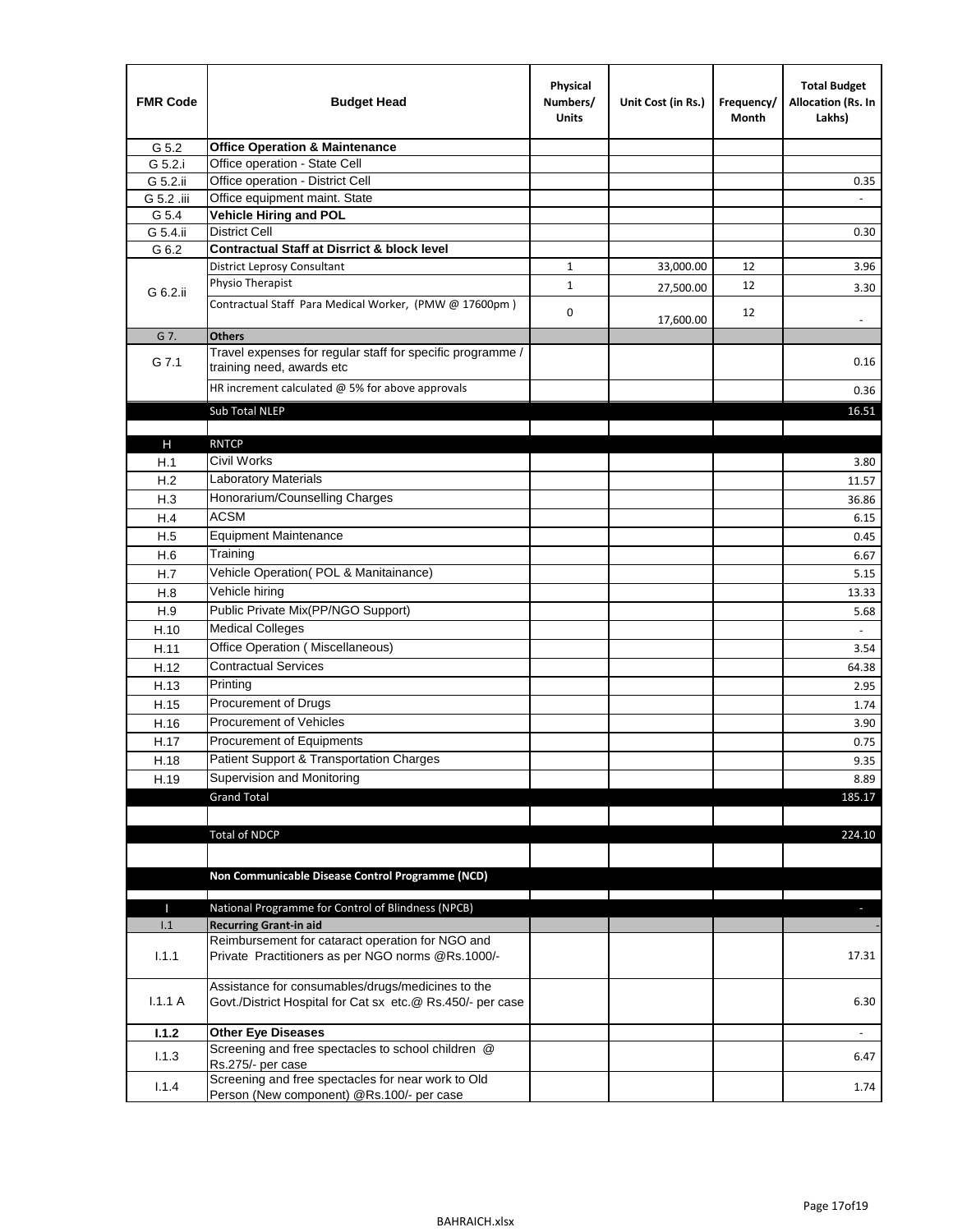| <b>FMR Code</b> | <b>Budget Head</b>                                                                                                                                      | Physical<br>Numbers/<br><b>Units</b> | Unit Cost (in Rs.) | Frequency/<br>Month | <b>Total Budget</b><br>Allocation (Rs. In<br>Lakhs) |
|-----------------|---------------------------------------------------------------------------------------------------------------------------------------------------------|--------------------------------------|--------------------|---------------------|-----------------------------------------------------|
| 1.1.5           | Recurring GIA to Eye Bank @ Rs.2000/- per pair(Eye<br>Bank will reimburse to Eye Donation Centre for eye<br>collected by them @ Rs.1000/- per pair)     |                                      |                    |                     |                                                     |
| 1.2             | Non Recurring Grant -in-Aid                                                                                                                             |                                      |                    |                     |                                                     |
| 1.2.2.          | Grant-in-aid for Sub Divisional Hospitals @ Rs.20 lakh                                                                                                  |                                      |                    |                     |                                                     |
| 1.2.3           | For Vision Centre (PHC) (Govt. + NGO) @ Rs.1 lakh                                                                                                       |                                      |                    |                     | 1.00                                                |
| 1.2.4           | For Eye Bank Rs.25 lakh                                                                                                                                 |                                      |                    |                     | $\blacksquare$                                      |
| 1.3             | <b>Contractual Man Power</b>                                                                                                                            |                                      |                    |                     |                                                     |
| 1.3.1           | Ophthalmic Surgeon@ Rs.60,000/- p.m.*                                                                                                                   |                                      |                    |                     |                                                     |
| 1.3.2<br>1.3.3  | Ophthalmic Assistant @ Rs.12,000/- p.m.*<br>Eye Donation Counsellors @ Rs.15000/- p.m.*                                                                 |                                      |                    |                     | 1.51<br>$\sim$                                      |
|                 | Data Entry Operator @Rs.8,000/- p.m. for district level                                                                                                 |                                      |                    |                     |                                                     |
| 1.3.4           |                                                                                                                                                         |                                      |                    |                     | 0.26                                                |
| 1.4             | Other activities (if any, pls. specify)                                                                                                                 |                                      |                    |                     |                                                     |
|                 | Other district level activities                                                                                                                         |                                      |                    |                     | 0.25                                                |
|                 | Sub Total of National Programme for Control of Blindness<br>(NPCB)                                                                                      |                                      |                    |                     | 34.84                                               |
| J               | Natoinal Mental Health Programme (NMHP)                                                                                                                 |                                      |                    |                     |                                                     |
|                 | Honorarium of Existing Human Resource                                                                                                                   |                                      |                    |                     | 23.60                                               |
|                 |                                                                                                                                                         |                                      |                    |                     |                                                     |
|                 | National Programme for the Healthcare of the Elderly (NPHCE)                                                                                            |                                      |                    |                     |                                                     |
| K               |                                                                                                                                                         |                                      |                    |                     |                                                     |
| K.1             | <b>Recurring Grant-in-Aid</b>                                                                                                                           |                                      |                    |                     |                                                     |
| K.1.1           | <b>District Hospital</b>                                                                                                                                |                                      |                    |                     |                                                     |
| K.1.1.1         | Machinery & Equipment @ Rs.1.50 lakh per unit                                                                                                           |                                      |                    |                     |                                                     |
| K.1.1.2         | Drugs & Consumable @ Rs. 5 Lacs to existing district &<br>Rs. 3 Lacs to New Districts                                                                   |                                      |                    |                     | 3.00                                                |
| K.1.1.3         | Training of doctors and staff from CHCs and PHCs @<br>Rs.0.40 lakh per unit                                                                             |                                      |                    |                     | 0.40                                                |
| K.1.1.4         | Public Awareness & IEC @ Rs.1 lakh per unit                                                                                                             |                                      |                    |                     | 1.00                                                |
| K.1.1.6         | Consultant Medicine (2) @ Rs. 80000 P.M. for 12 months<br>against filled post & 3 month against Vacant Post                                             |                                      |                    |                     | 4.80                                                |
| K.1.1.7         | Nurse (6) @ Rs. 20,000 P.M. for 12 months against filled<br>post & 3 month against Vacant Post                                                          |                                      |                    |                     | 3.60                                                |
| K.1.1.8         | Physiotherapist 1 @ Rs.20,000 p.m.                                                                                                                      |                                      |                    |                     | 0.60                                                |
| K.1.1.9         | Hospital Attendants 2@ Rs.7500 p.m.                                                                                                                     |                                      |                    |                     | 0.45                                                |
| K.1.1.10        | Sanitary Attendants 2 @ Rs.7500 p.m.                                                                                                                    |                                      |                    |                     | 0.45                                                |
| K.1.2           | <b>CHC</b>                                                                                                                                              |                                      |                    |                     |                                                     |
| K.1.2.1         | Training @ Rs. 30,000 (Refer list for No. of CHC)                                                                                                       |                                      |                    |                     |                                                     |
| K.1.2.3         | Rehabilitation Worker 1 @ Rs.18,000 p.m.                                                                                                                |                                      |                    |                     |                                                     |
| K.1.3           | <b>PHC</b>                                                                                                                                              |                                      |                    |                     |                                                     |
| K.1.3.1.        | Training & IEC @ Rs.0.30 lakh per PHC                                                                                                                   |                                      |                    |                     |                                                     |
| K.1.4           | <b>Sub-Centre</b>                                                                                                                                       |                                      |                    |                     |                                                     |
|                 | Aids and Appliances @ Rs.0.30 lakh per Sub-Centre                                                                                                       |                                      |                    |                     |                                                     |
| K.1.4.1         |                                                                                                                                                         |                                      |                    |                     |                                                     |
| K.2             | <b>Non-Recurring Grant-in-Aid</b>                                                                                                                       |                                      |                    |                     |                                                     |
| K.2.1           | <b>District Hospital</b>                                                                                                                                |                                      |                    |                     |                                                     |
| K.2.1.1         | Construction/renovation/extension of the existing building<br>and Furniture of Geriatrics Unit with 10 beds and OPD<br>facilities @ Rs.80 lakh per unit |                                      |                    |                     | 40.00                                               |
| K.2.1.2         | Machinery & Equipment @ Rs.7.00 lakh per unit                                                                                                           |                                      |                    |                     | 3.50                                                |
|                 | HR Increment @ 5% (Refer HR increment calculation                                                                                                       |                                      |                    |                     |                                                     |
|                 | sheet)                                                                                                                                                  |                                      |                    |                     |                                                     |